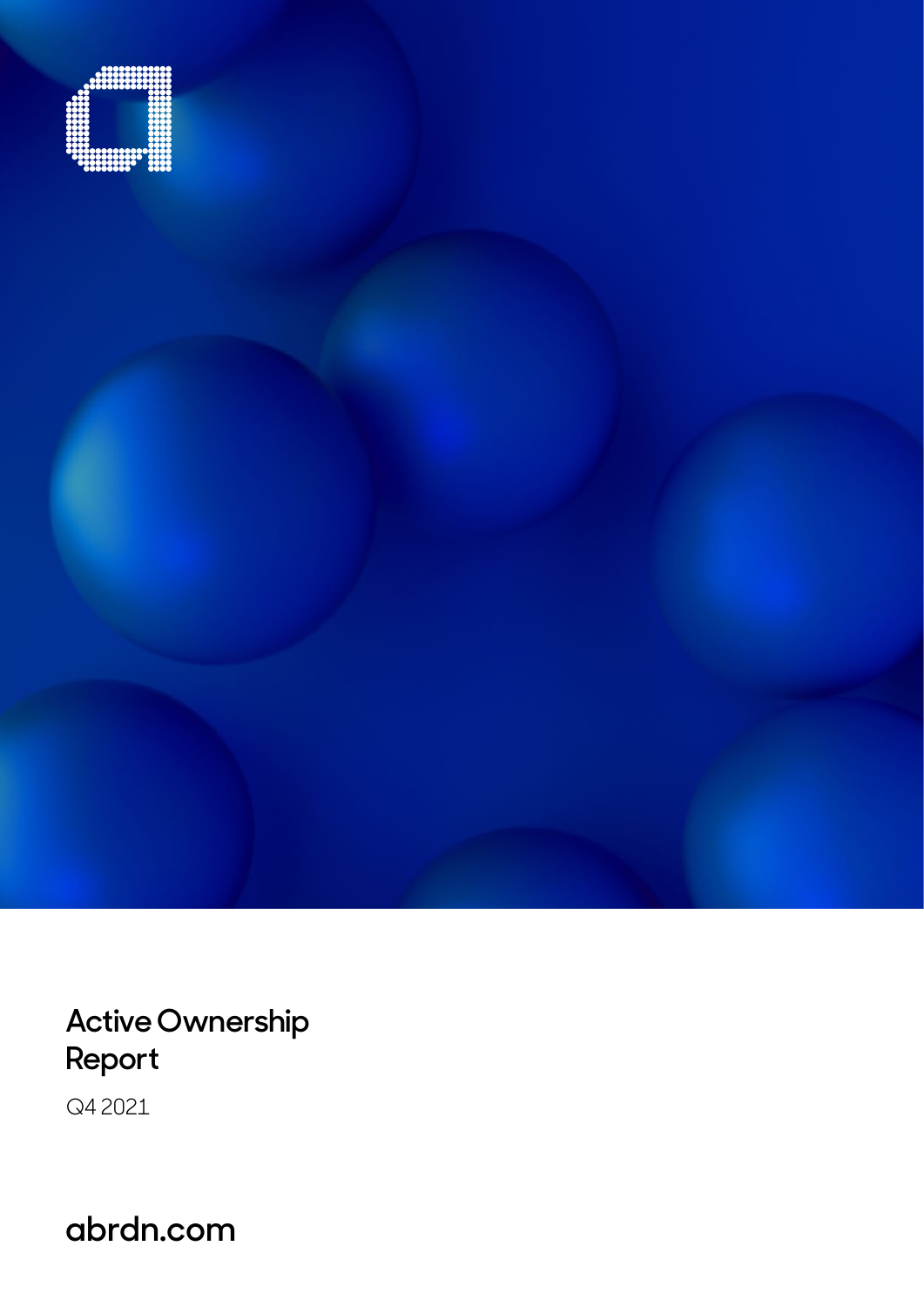# **Contents**

| 3  |
|----|
| 6  |
| 7  |
| 8  |
| 11 |
| 12 |
| 13 |
| 14 |
| 15 |
| 16 |
| 17 |
| 18 |
| 19 |
|    |

**"Our quarterly Active Ownership report provides a summary of our research, company engagement and voting activities. The report's objective is to inform, disclose and create discussion. We welcome comments and observations."**

## **Andrew Mason**

Stewardship Director, ESG Investment

# **Engagement summary for Q4 2021**

| Area      | Company                                     | <b>Topics discussed</b>                                               |
|-----------|---------------------------------------------|-----------------------------------------------------------------------|
| <b>UK</b> | <b>Darktrace</b>                            | Corporate governance                                                  |
|           |                                             | Engagement on cladding                                                |
|           | Corbion (UK)                                | Environment, Labour<br>Management, &<br>Corporate Governance          |
| EU        | Sanofi                                      | <b>Product Quality &amp; Supply</b><br><b>Chain Management</b>        |
|           | Amplifon                                    | Remuneration                                                          |
| <b>US</b> | The Procter &<br>Gamble Co<br>(USA)         | Supply Chain<br>Management                                            |
| GEM/Asia  | Sasol                                       | Climate Change &<br>Human Rights                                      |
|           | <b>ACME Solar</b><br>Holdings               | Human Rights &<br>Stakeholders, Environment<br>& Corporate Governance |
|           | <b>AIA</b>                                  | Climate Change                                                        |
|           | <b>Yunnan Energy</b><br><b>New Material</b> | Environment & Labour<br>Management                                    |

The companies chosen are for illustrative purposes only, in order to demonstrate our ESG investment process. They are not intended to be an indication of performance, investment recommendation or solicitation.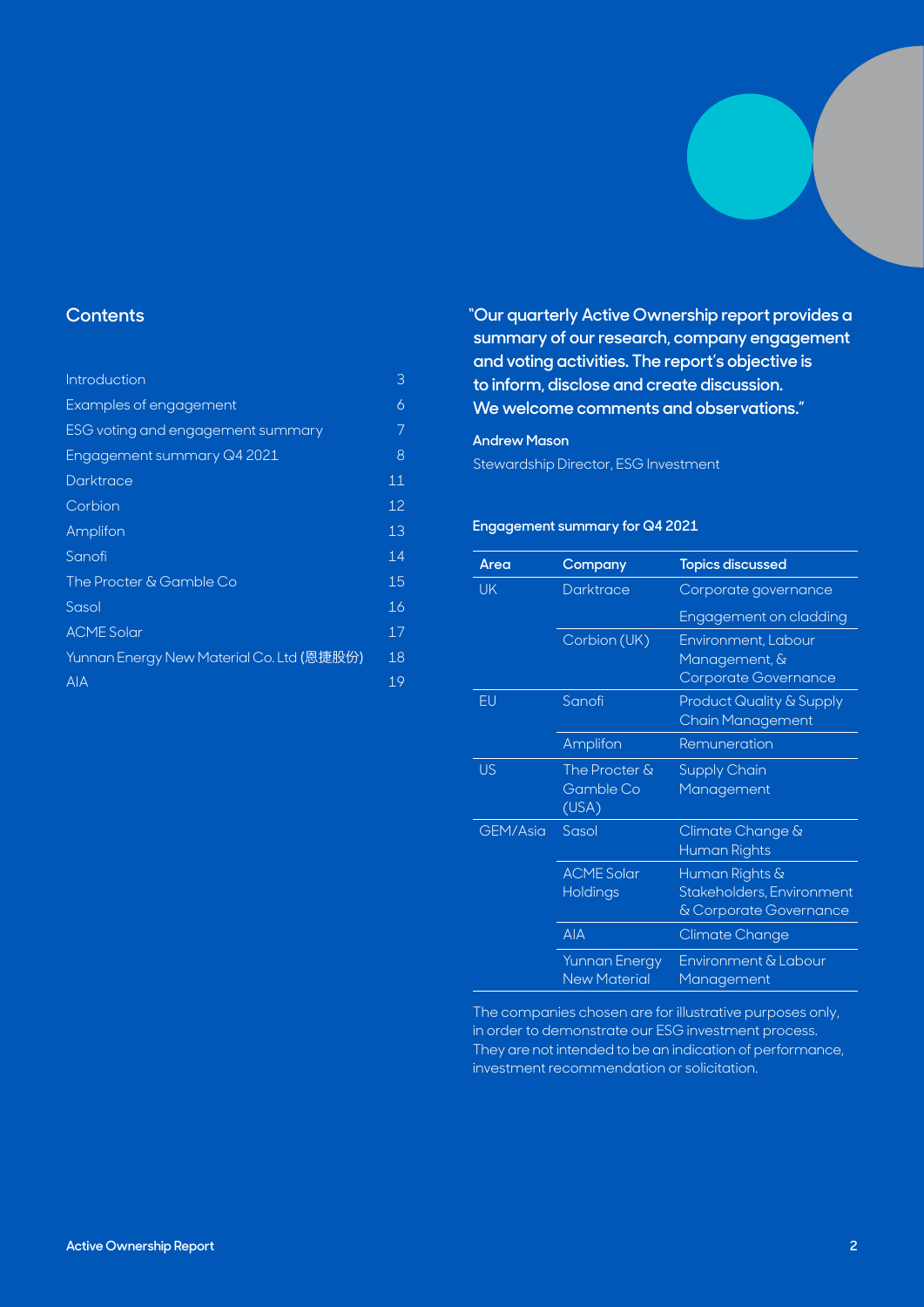# <span id="page-2-0"></span>**Introduction**





Over the year, economies have emerged from the global pandemic and there has been further growth in ESG investment. abrdn has continued to play its part in supporting sustainable growth through active stewardship. This ranges from our net zero commitment to pushing greater diversity and inclusion within our investee businesses.

#### **Andrew Mason**

Stewardship Director, ESG Investments

During the first quarter, we detailed our commitment to net zero and membership of the newly established Net Zero Asset Manager Initiative. The UN Race to Zero has continued to gather pace as economies, businesses and investors around the globe are committing to net zero 2050 targets. It is estimated that reaching net zero by 2050 will require around \$1-2 trillion of investment every year. Investors have a critical role to play in making net zero happen through their capital allocation and engagement activities. During the year, we also took part in COP26 in Glasgow, which included contributions to the World Climate Summit and the Green Horizon Summit. Ambitions were outlined at a very high level at COP26, but we still need evidence that these ambitions are backed by legislation. We believe rich countries failed to provide substantially more financial support to developing countries to help them transition and adapt to climate change.

As part of our commitment, we will continue to vote and engage with investee companies to drive change. We will engage with the highest-financed emitters across our equity and credit holdings. We are looking for transparency on progress against clear transition milestones, assessed against relevant standards – such as the Climate Action 100+ net zero benchmark. abrdn will divest from companies where, after two years, it considers insufficient progress has been made against

the transition milestones set (unless this is not in line with the client mandate).

Human rights and labour practices also featured highly over the year. As the impact of Covid-19 remained, we continued to engage with companies to encourage support for employees and the wider society. Numerous initiatives were launched by different companies to support customers and the wider society. These ranged from offering free access to the internet in schools to prioritising grocery shopping for those most at risk from the virus.

We also focused on China and its approach to human rights. As part of our investment process, we research and analyse sustainability and other risks arising from the labour and supply chain practices of all companies, regardless of where they are based. China is integral to the supply chains of many companies and it has been a focus of our engagement for some time now. Companies we engage with are increasingly aware of, and responsive to, investors' concerns. While we have found that many companies have policies on supply chain labour practices, disclosure may be lacking. We believe that constructive engagement with, and transparent disclosure by, companies is the best way to drive improvements in working practices and employee rights.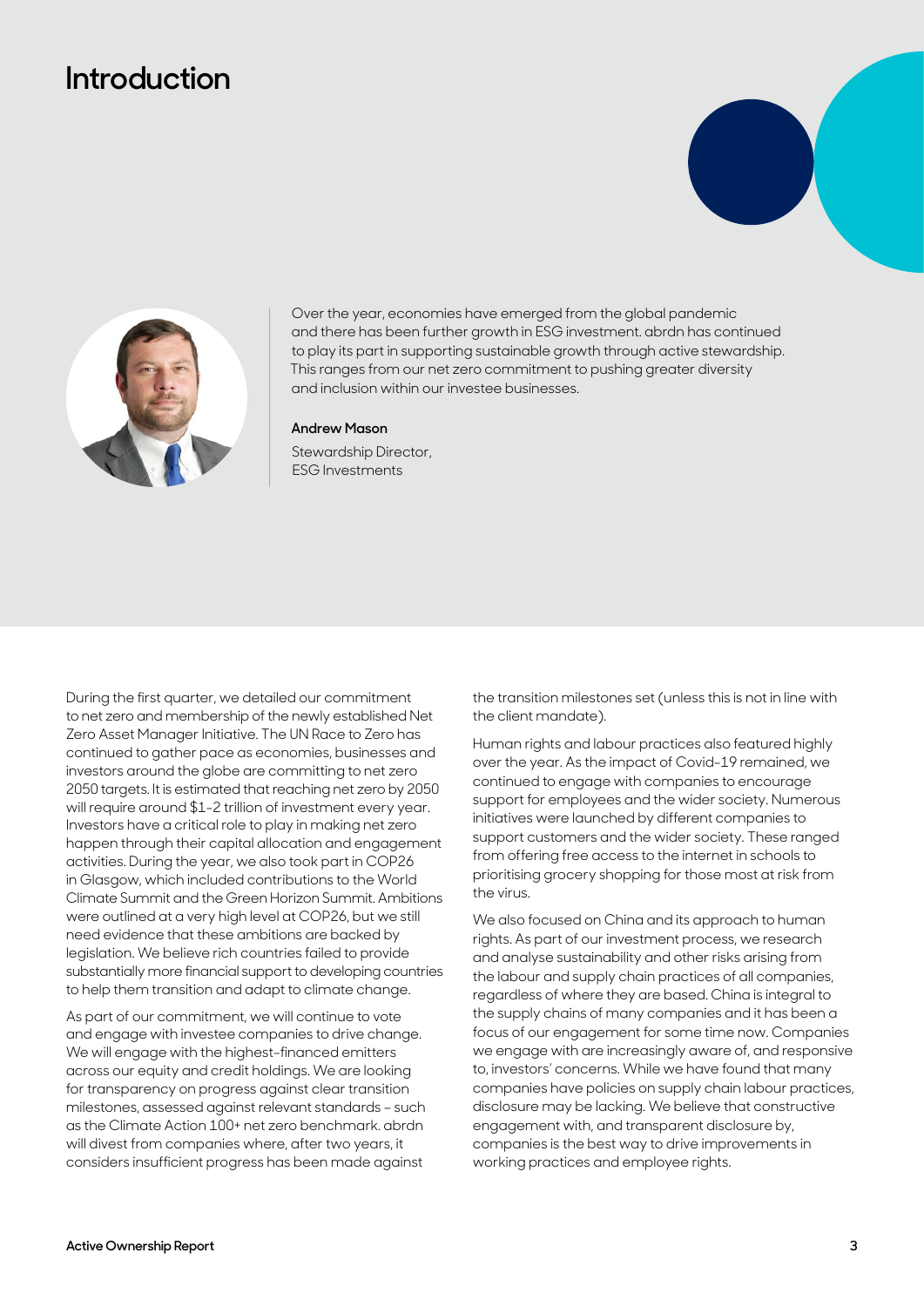

In the labour market, we continued our drive for greater diversity and inclusion (D&I) in our investee companies across geographies. Following the publication of our position statement in 2020, we have built on existing voting and engagement strategies and expanded our scope in relation to diversity and inclusion. These strategies include: a multi-asset investment approach, which is focused on companies with positive D&I standards; the promotion of ethnic diversity on boards in the UK; a drive to increase gender diversity on boards across emerging markets; and the publication of award-winning research on diversity and inclusion practices.

During the year, we released our first annual review of our approach to active ownership and alignment with the UK Stewardship Code. Of the 189 applicants to become signatories of the code, we were pleased that abrdn was one of the 125 that received approval. Our commitment is not only to meet the requirements of the UK Stewardship Code but to go beyond them.

You can find out more about the topics listed above on our website, along with a series of podcasts outlining our views on ESG issues. Within this report, we provide details of our engagement in areas ranging from diversity measures at a Dutch food and biochemicals company, to palm oil supply chain risks at a consumer-product manufacturer.

**"We believe that constructive engagement with, and transparent disclosure by, companies is the best way to drive improvements in working practices and employee rights."**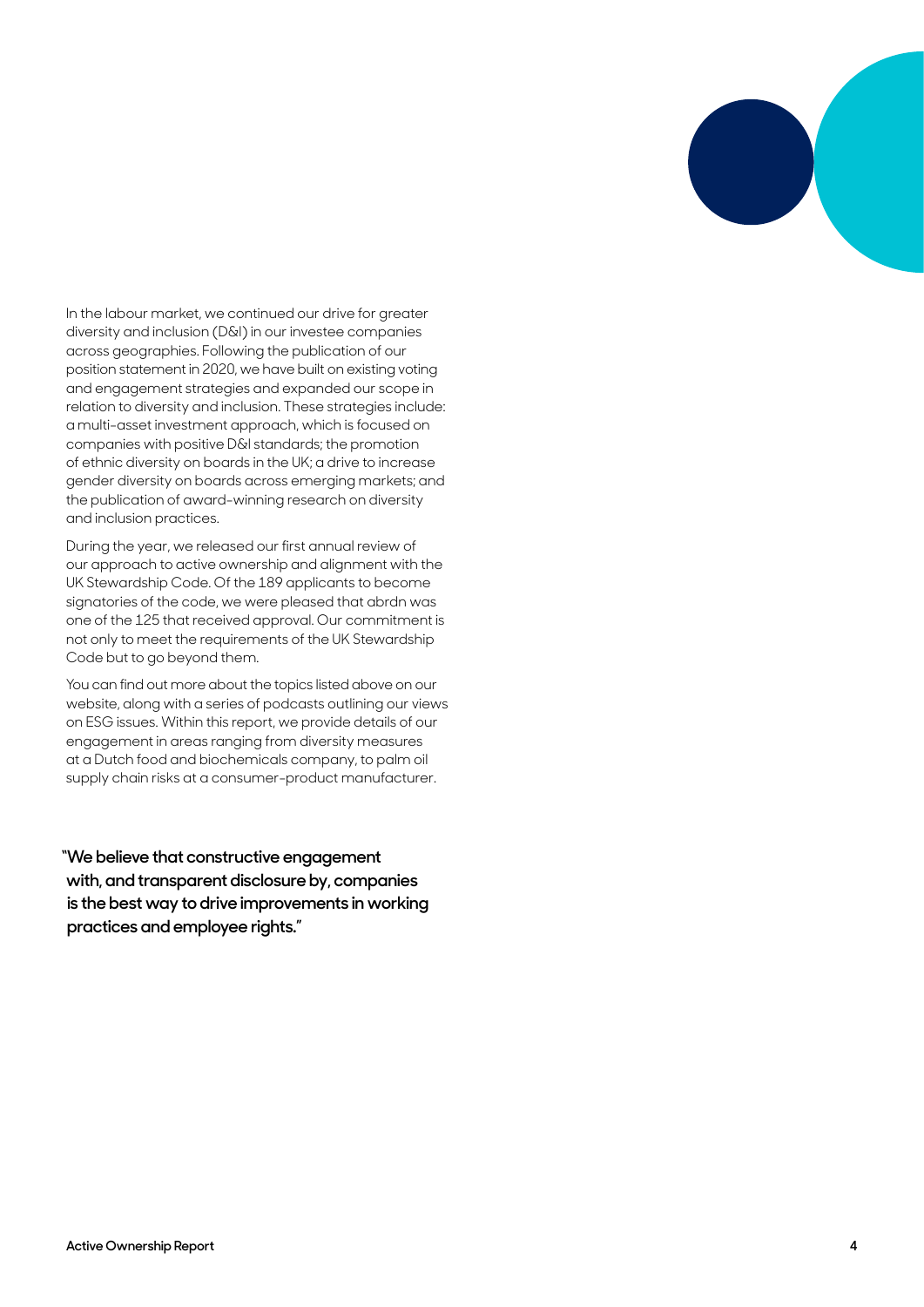**"Our commitment is not only to meet the requirements of the UK stewardship code but to go beyond them."**

**Andrew Mason**  Stewardship Director, ESG Investments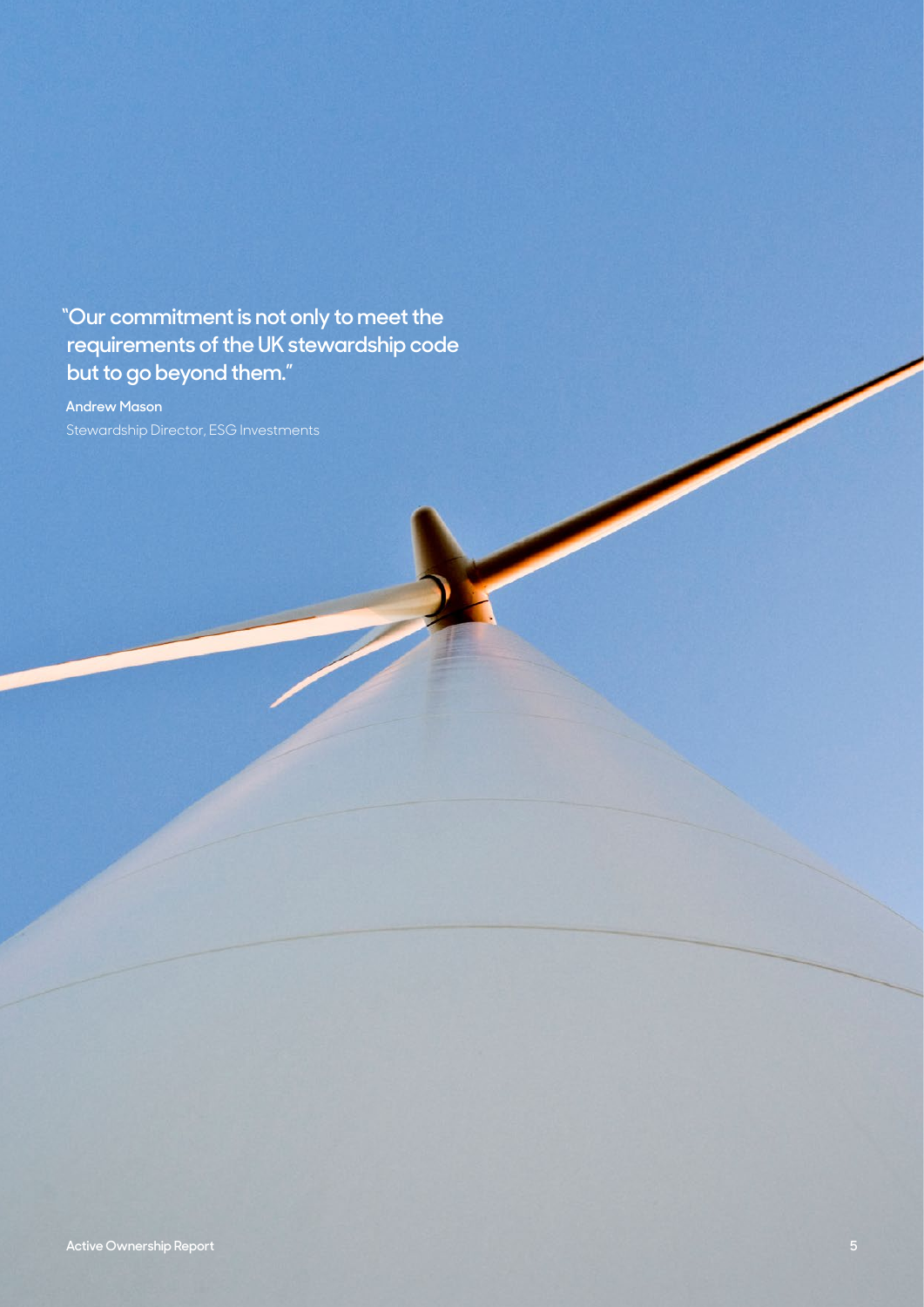# <span id="page-5-0"></span>**Examples of engagement**

Throughout the quarter, we have engaged on a range of issues across multiple geographies. The following section of the report offers further detail on the companies that we have engaged with and the topics discussed.

- **1 Supply Chain Management** The Procter & Gamble Co (USA)
- **2 Corporate governance** Darktrace (UK)
- **3 Environment, Labour Management, & Corporate Governance** Corbion (UK)
- **4 Engagement on cladding** (UK)
- **5 Product Quality & Supply Chain Management**  Sanofi (France)
- **6 Remuneration**  Amplifon (Italy)
- **7 Climate Change & Human Rights** Sasol (South Africa)
- **8 Human Rights & Stakeholders, Environment & Corporate Governance**  ACME Solar Holdings (India)
- **9 Climate Change**  AIA (Hong Kong)
- **10 Environment & Labour Management** Yunnan Energy New Material (China)



Source: abrdn, January 2022.

Companies selected for illustrative purposes only to demonstrate abrdn engagement with the companies on ESG issues and not as an investment recommendation or indication of future performance.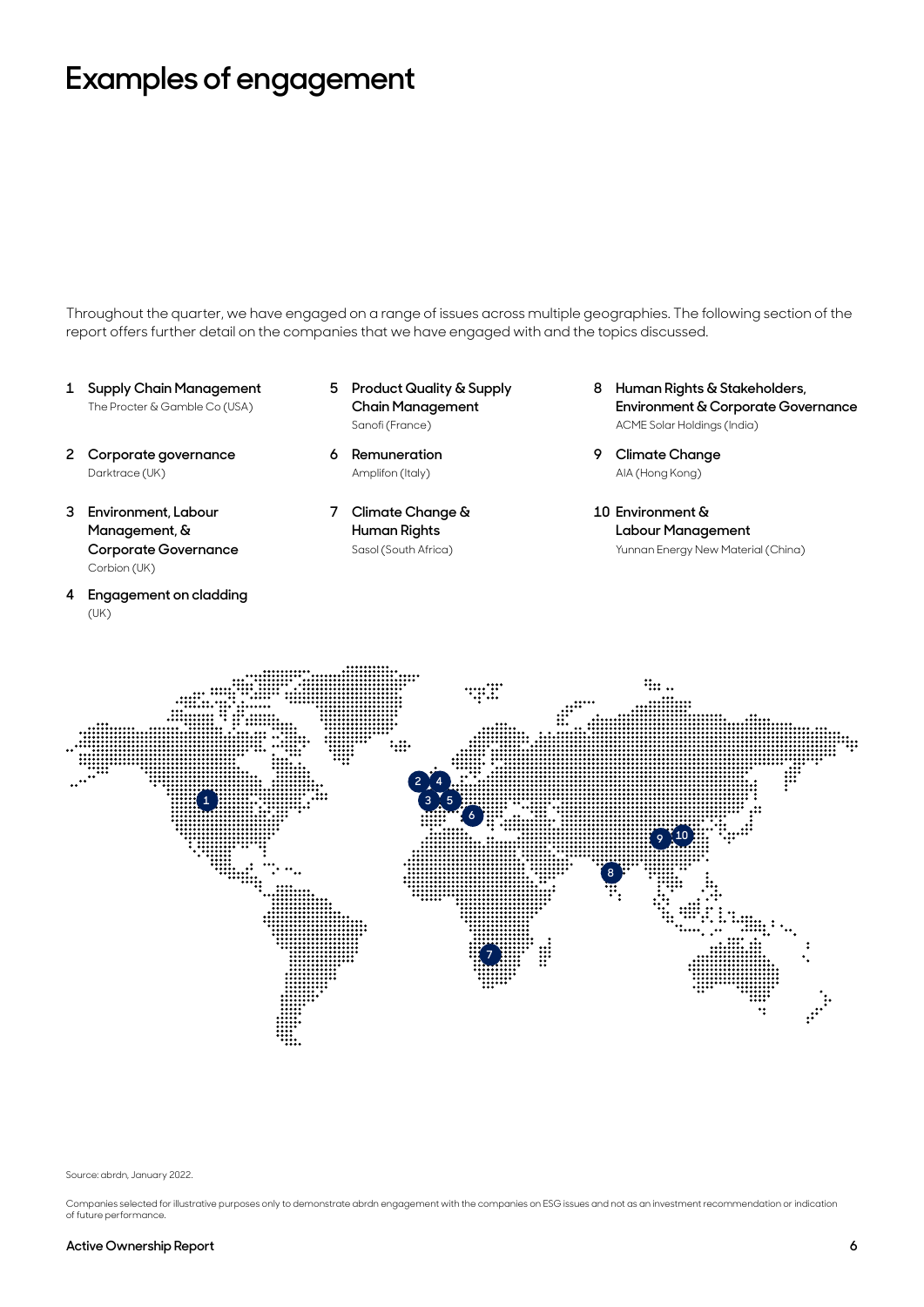# <span id="page-6-0"></span>**ESG voting and engagement summary**

| Voting summary Q4 2021                                                 | Total |
|------------------------------------------------------------------------|-------|
| Shareholder meetings at which our clients'<br>shares were voted        | 1,215 |
| Percentage of meetings with at least one vote<br>against or abstention | 32.2% |
| Number of resolutions voted                                            | 7.775 |
| Percentage of resolutions voted with<br>management recommendations     | 86.8% |
| Percentage of resolutions voted against<br>management recommendations  | 10.4% |
| Percentage of abstentions                                              | 28%   |
|                                                                        |       |

## **Engagement statistics**

During the quarter, we had 717 company meetings where ESG topics were discussed. The chart below shows the percentage of meetings where ESG topics were covered. The table offers examples of companies we engaged with, and on what specific ESG topics, and the percentage of meetings where topics were discussed.





Source: abrdn, January 2022.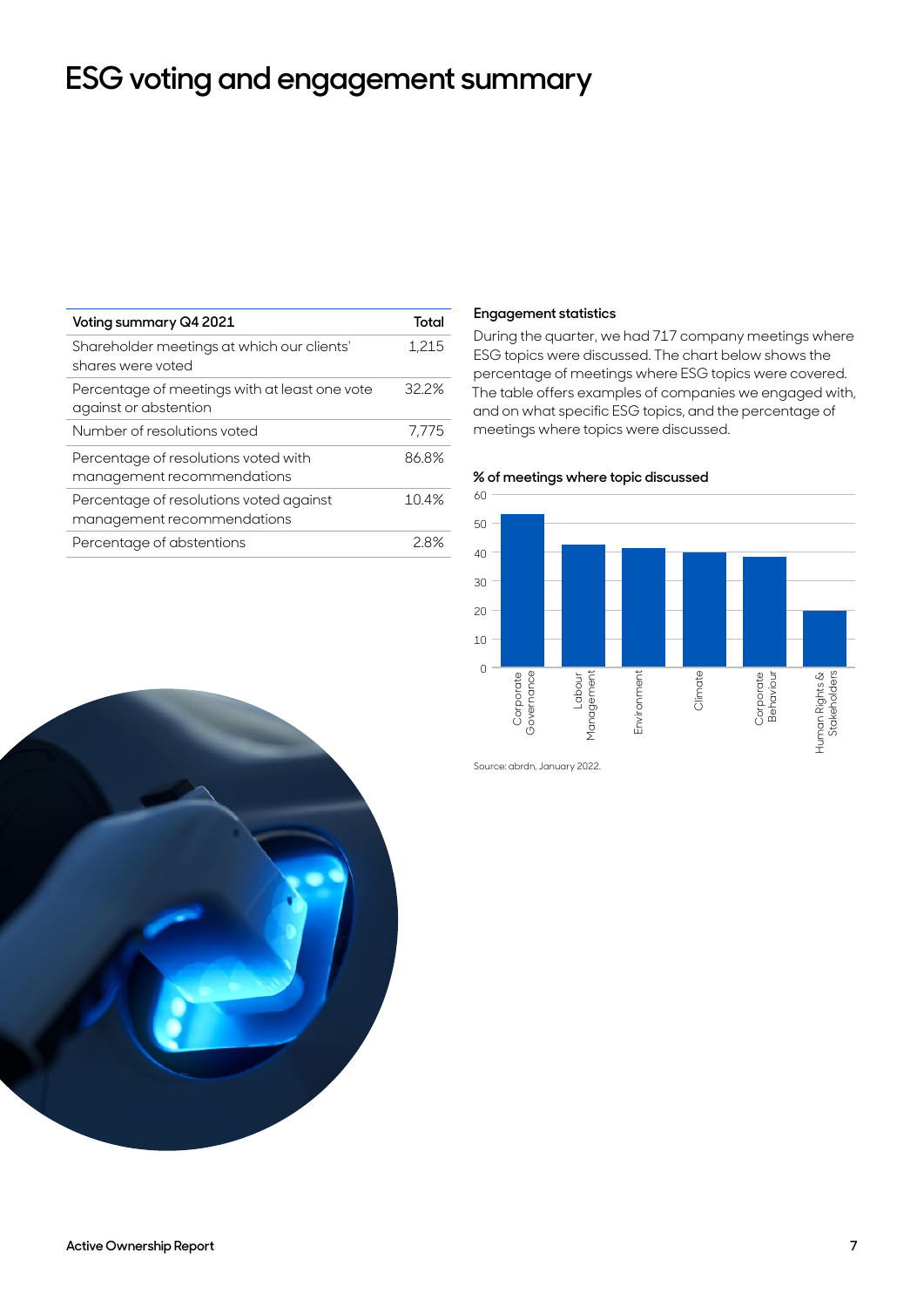# <span id="page-7-0"></span>**Engagement summary Q4 2021**

| Name                         |           |           |           |           |            |            |           |           |           |           |           |           |           |           |           |           |           |
|------------------------------|-----------|-----------|-----------|-----------|------------|------------|-----------|-----------|-----------|-----------|-----------|-----------|-----------|-----------|-----------|-----------|-----------|
| ACTIVISION BLIZZARD INC      |           |           | $\bullet$ | $\bullet$ |            |            |           |           |           |           |           |           | $\bullet$ |           |           |           |           |
| ADDUS HOMECARE CORP          |           | $\bullet$ |           | $\bullet$ |            |            |           |           |           |           |           | $\bullet$ | $\bullet$ |           |           |           |           |
| ALPHABET INC-CL A            |           |           |           |           | $\bigcirc$ |            |           |           |           |           |           |           |           |           |           | $\bullet$ | $\bullet$ |
| AMADEUS IT GROUP SA          | ●         |           |           |           | $\bullet$  |            |           |           |           |           |           |           |           |           | $\bullet$ |           |           |
| AMERICAN TOWER CORP          |           |           |           |           | $\bigcirc$ |            |           |           |           |           |           |           |           |           |           |           |           |
| ATLANTIA SPA                 |           |           |           |           | $\bigcirc$ |            |           |           |           | $\bullet$ |           |           | $\bullet$ |           |           |           |           |
| <b>BELLWAY PLC</b>           | $\bullet$ |           |           | $\bullet$ | $\bigcirc$ | $\bigcirc$ |           |           | $\bullet$ | $\bullet$ |           | $\bullet$ | $\bullet$ |           |           |           | $\bullet$ |
| CAIXABANK SA                 |           |           |           |           | $\bigcirc$ | $\bigcirc$ |           |           |           | $\bullet$ |           |           |           |           |           |           |           |
| <b>CEMEX</b>                 |           |           |           |           | $\bigcirc$ | $\bigcirc$ |           |           |           |           |           |           |           | $\bullet$ |           |           |           |
| CIE AUTOMOTIVE SA            |           |           |           | $\bullet$ |            |            |           |           | $\bullet$ |           | $\bullet$ |           |           |           |           |           | $\bullet$ |
| CIKARANG LISTRINDO TBK PT    |           | $\bullet$ |           | $\bullet$ | $\bigcirc$ |            | Ο         |           |           |           |           |           |           |           |           |           |           |
| <b>CORBION NV</b>            |           |           |           |           | $\bullet$  |            | $\bullet$ | ●         | $\bullet$ |           |           | $\bullet$ | $\bullet$ |           |           |           | $\bullet$ |
| <b>CREDIT AGRICOLE SA</b>    |           |           |           |           | $\bigcirc$ |            |           |           |           |           |           |           |           |           |           |           |           |
| <b>DANONE</b>                |           |           |           |           |            |            |           |           |           |           |           |           |           |           |           |           |           |
| ELECTRICITE DE FRANCE        |           |           |           |           | $\bigcirc$ | $\bigcirc$ |           |           |           | $\bullet$ |           |           |           |           |           |           |           |
| ENDAVA PLC-SPON ADR          |           |           |           |           |            |            |           |           |           |           |           |           |           |           |           |           |           |
| FACEBOOK INC-CLASS A         |           |           |           |           |            |            |           |           |           |           |           |           |           |           |           | $\bullet$ |           |
| FLOOR & DECOR HOLDINGS       |           |           |           | $\bullet$ | $\bullet$  |            |           | $\bullet$ | $\bullet$ |           | $\bullet$ | $\bullet$ | 0         |           | $\bullet$ |           | $\bullet$ |
| GLENCORE PLC                 |           |           |           |           | $\bigcirc$ | $\bigcirc$ |           |           |           |           |           |           | ●         | $\bullet$ |           |           | $\bullet$ |
| HEADHUNTER GROUP PLC-ADR     |           |           | a         |           |            |            |           |           |           |           |           |           | Α         |           | $\bullet$ |           |           |
| HILL & SMITH HOLDINGS PLC    |           |           |           |           | $\bigcirc$ |            |           |           |           |           |           |           | $\bullet$ |           |           |           |           |
| JET2 PLC                     |           | ۰<br>▲    |           | $\bullet$ | $\bigcirc$ |            |           |           |           |           |           |           |           |           |           |           |           |
| <b>JOHNSON &amp; JOHNSON</b> |           |           |           |           |            |            |           |           |           |           |           |           | $\bullet$ |           |           | $\bullet$ |           |
| <b>KERNEL HOLDING SA</b>     |           |           |           |           | $\bullet$  | $\bigcirc$ | 0         |           | $\bullet$ | $\bullet$ |           |           |           |           |           |           |           |
| KOMAX HOLDING AG-REG         |           | $\bullet$ |           | ●         | $\bullet$  |            |           |           | $\bullet$ |           | $\bullet$ |           | $\bullet$ |           |           |           | $\bullet$ |
| LIGAND PHARMACEUTICALS       |           |           |           |           |            | $\bigcirc$ | $\bullet$ |           |           |           |           |           | $\bullet$ |           |           |           | $\bullet$ |

- Corporate Behaviour Controversies Waste Management
- 
- Accounting and Audit example and Audit Audit Audit Audit Audit Audit Audit Audit Audit Audit Audit Audit Audit Audit Audit Audit Audit Audit Audit Audit Audit Audit Audit Audit Audit Audit Audit Audit Audit Audit Audi
- 
- 
- 
- 
- 
- 
- Water and Wastewater Management ● Supply Chain Management
- 
- Board Issues Supply Chain Management and Material Sourcing
	-
- Remuneration Labour Practices
- Ownership and Control entitled and Safety and Safety entitled and Safety entitled and Safety entitled and Safety
- Disclosure Issues Disclosure Issues Publishing Disclosure Issues Employee Engagement, Diversity and Inclusion
- GHG Emissions and Business Model インタントンのサンドンのサンドンのサンドのサンドのサンドのサンドのサンドでは、<br>● Human Rights and Community Relations
- Air Quality Air Quality Air Quality Air Quality Air Quality Air Quality Air Quality Air Quality Air Quality Air  $\sim$  Customer Privacy and Data Security
- Energy Management Product Quality and Safety
	-

List of companies above is for illustrative purposes only to demonstrate abrdn engagement with the companies on ESG issues and is not intended to be an indication of performance, investment recommendation or solicitation.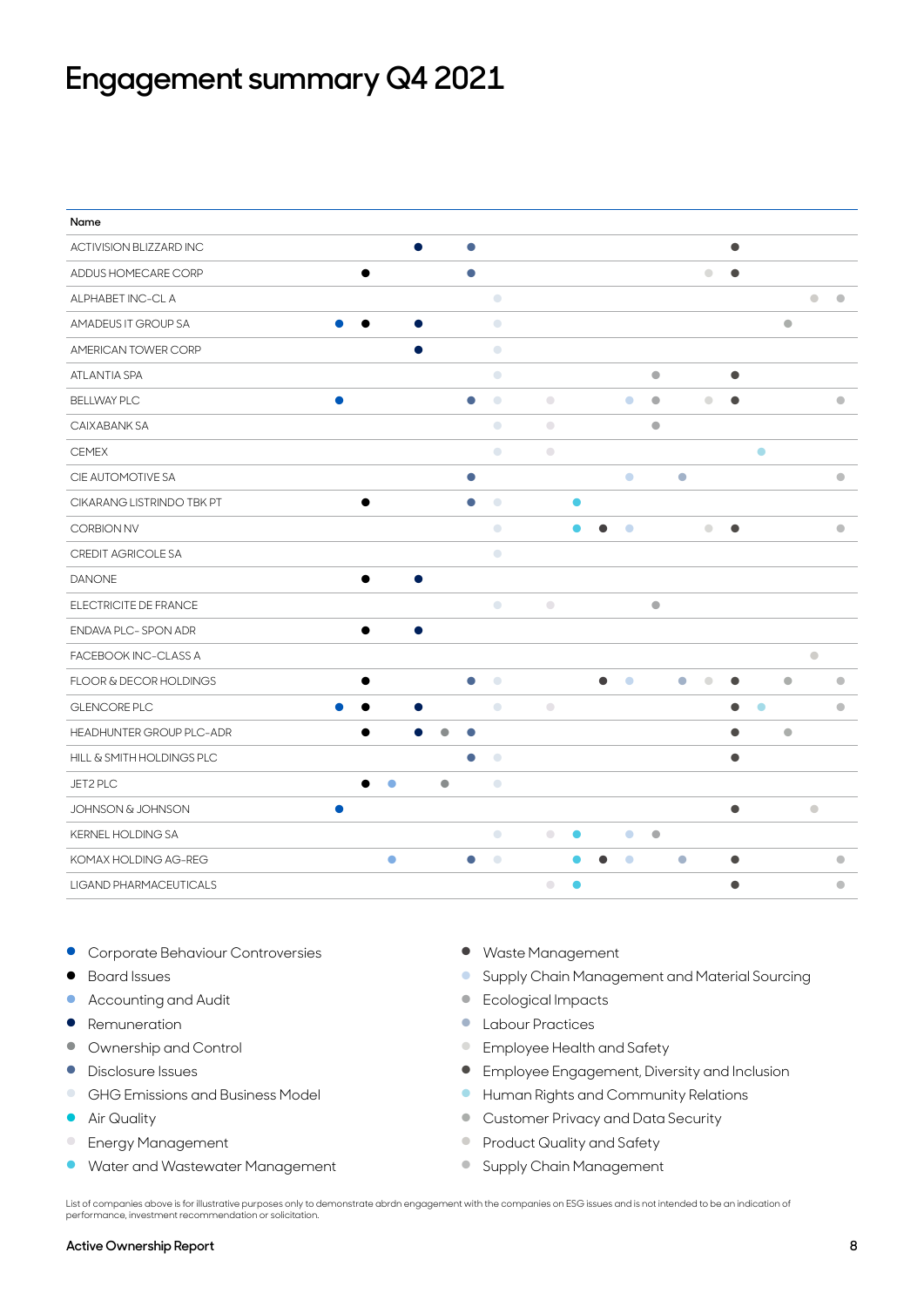# **Engagement summary Q4 2021**

| Name                         |           |           |           |           |           |                        |            |           |           |           |           |           |           |           |           |           |           |
|------------------------------|-----------|-----------|-----------|-----------|-----------|------------------------|------------|-----------|-----------|-----------|-----------|-----------|-----------|-----------|-----------|-----------|-----------|
| LOGO YAZILIM SANAYI VE TICAR |           | $\bullet$ |           | $\bullet$ | $\bullet$ |                        |            |           |           |           |           |           |           | $\bullet$ |           | $\bullet$ |           |
| MARSHALLS PLC                |           | $\bullet$ | $\bullet$ |           |           | $\bullet$              |            |           |           | $\bullet$ |           |           |           |           |           |           | $\bullet$ |
| METINVEST BV                 |           |           |           |           |           | $\bullet$              |            |           |           |           |           |           | $\bullet$ |           |           |           |           |
| MICROSOFT CORP               |           |           |           |           |           |                        |            |           |           |           |           |           |           | $\bullet$ |           |           |           |
| MILLICOM INTL CELLULAR-SDR   |           |           |           |           |           |                        |            |           | $\bullet$ |           |           |           |           |           | $\bullet$ |           |           |
| MIURA CO LTD                 |           |           |           |           | $\bullet$ | $\bullet$              |            |           |           |           |           |           | $\bullet$ |           |           |           | $\bullet$ |
| NATWEST GROUP PLC            |           |           |           |           |           | $\bullet$              |            |           |           |           |           |           |           | $\bullet$ |           |           |           |
| <b>OCINV</b>                 |           | ●         |           |           |           | $\bullet$              |            |           |           |           |           |           |           | ●         |           |           |           |
| OMEGA GERACAO SA             |           |           |           | $\bullet$ | $\bullet$ |                        |            |           |           |           | $\bullet$ |           | $\bullet$ |           |           |           |           |
| PATRIZIA AG                  |           |           |           |           |           | $\bigcirc$             | $\bullet$  |           |           | $\bullet$ |           |           |           | $\bullet$ | $\bullet$ |           | 0         |
| PROCTER & GAMBLE CO/THE      |           |           |           |           | $\bullet$ |                        |            |           |           |           |           |           |           |           |           |           | $\bullet$ |
| SAMSUNG ELECTRONICS COLTD    |           | О         |           | $\bullet$ |           | $\bullet$              |            |           | $\bullet$ |           | $\bullet$ | $\bullet$ |           |           |           |           |           |
| <b>SANTOS LTD</b>            |           |           |           |           |           | $\bigcirc$             |            |           |           |           |           |           |           |           |           |           |           |
| <b>SASOL LTD</b>             |           |           |           |           |           | $\bullet$              | $\bigcirc$ |           |           |           |           | $\bullet$ |           |           |           |           |           |
| SEA LTD-ADR                  |           |           |           |           | $\bullet$ |                        |            |           |           |           |           | $\bullet$ |           | $\bullet$ |           | $\bullet$ |           |
| SEGEZHA GROUP PJSC           |           |           |           |           |           | $\bullet$              | $\bullet$  |           |           | $\bullet$ | $\bullet$ |           |           |           |           |           |           |
| SINBON ELECTRONICS CO LTD    |           |           |           |           |           | $\bullet$              |            |           | $\bullet$ | $\bullet$ |           |           |           | $\bullet$ |           |           | $\bullet$ |
| SIRIUS REAL ESTATE LTD       |           |           | Ω         |           |           | $\bigcirc$             |            |           |           |           |           |           |           |           |           |           |           |
| <b>SKP RESOURCES</b>         |           |           |           |           |           |                        |            |           |           |           |           | $\bullet$ | $\bullet$ |           | $\bullet$ |           |           |
| SUNGROW POWER SUPPLY CO LT-A |           |           |           |           |           | $\bigcirc$             | $\bigcirc$ |           | 0         |           |           | $\bullet$ |           |           |           |           | $\bullet$ |
| SYNTHOMER PLC                | $\bullet$ |           |           |           |           | $\bullet$              |            |           |           | $\bullet$ | $\bullet$ |           |           |           |           |           | $\bullet$ |
| TATA POWER COLTD             |           |           |           |           | $\bullet$ |                        | $\bigcirc$ | $\bullet$ |           |           |           |           |           |           |           |           |           |
| <b>TECHTARGET</b>            |           |           |           |           |           | $\bigcirc$             | $\bigcirc$ |           |           | $\bullet$ |           | $\bullet$ |           | ●         |           | $\bullet$ | $\bullet$ |
| <b>TELECOM ITALIA</b>        |           |           |           |           |           | $\bigcirc$             |            |           |           |           |           | $\bullet$ |           | $\bullet$ |           |           |           |
| TELECOM PLUS PLC             |           |           |           |           | $\bullet$ |                        | $\bigcirc$ |           |           |           |           | $\bullet$ |           | $\bullet$ |           |           |           |
| <b>TENAGA NASIONAL BHD</b>   |           |           |           |           |           | $\color{blue} \bullet$ | $\bullet$  |           |           |           | $\bullet$ |           |           |           |           |           |           |
| YUNNAN ENERGY NEW MATERIAL-A |           |           |           |           |           | $\bigcirc$             |            |           |           |           | $\bullet$ | $\bullet$ | $\bullet$ |           |           |           |           |

- Corporate Behaviour Controversies Waste Management
- 
- Accounting and Audit example and Audit Audit Audit Audit Audit Audit Audit Audit Audit Audit Audit Audit Audit Audit Audit Audit Audit Audit Audit Audit Audit Audit Audit Audit Audit Audit Audit Audit Audit Audit Audi
- 
- 
- 
- 
- 
- 
- Water and Wastewater Management 9 Supply Chain Management
- 
- Board Issues Supply Chain Management and Material Sourcing
	-
- Remuneration Labour Practices
- Ownership and Control entitled and Safety and Safety entitled and Safety entitled and Safety entitled and Safety
- Disclosure Issues Disclosure Issues Publishing Disclosure Issues Employee Engagement, Diversity and Inclusion
- GHG Emissions and Business Model  **Property Additional Authority Relations**
- Air Quality Air Quality Air Quality Air Quality Air Quality Air Quality Air Quality Air Quality Air Quality Air  $\sim$  Customer Privacy and Data Security
- Energy Management Product Quality and Safety
	-

List of companies above is for illustrative purposes only to demonstrate abrdn engagement with the companies on ESG issues and is not intended to be an indication of performance, investment recommendation or solicitation.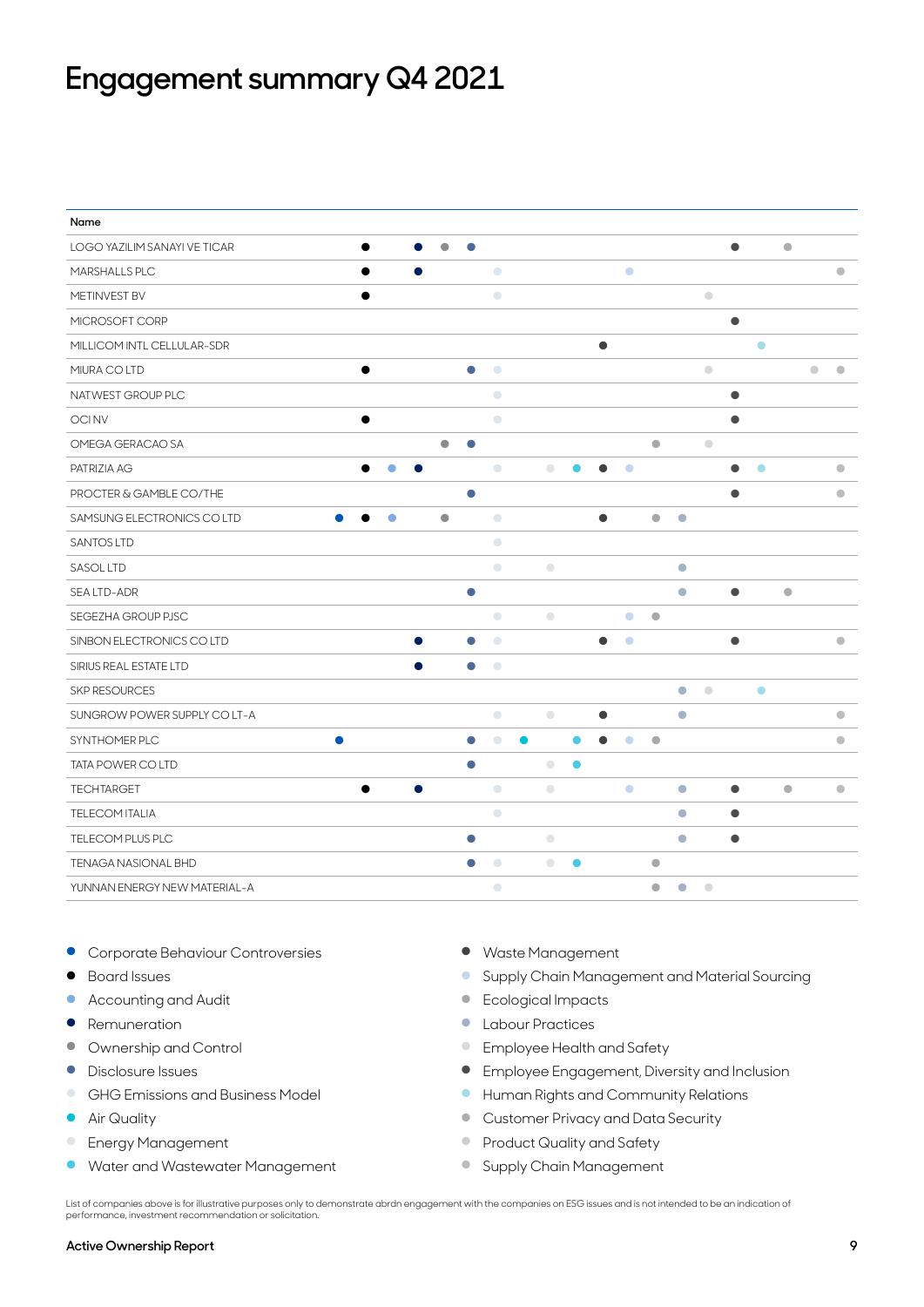

# **Engagement summary Q4 2021**

# **Engagement lifecycle**

We believe it is important that engagement activities lead to improvements in our investments. This includes the manner in which they manage and mitigate risks. It also informs our investment decisions. We therefore record concerns and issues raised with our investments. We also set timeframes within which we expect our investments to address our concerns. To do this, we have defined the following 'lifecycle' steps.

- . **Identify** we have identified specific concerns or issues that we want to raise with those responsible for the investment.
- . **Acknowledge** those responsible for the investment have acknowledged the concern.
- . **Plan** there is a credible plan to address our concerns.
- . **Execute** the investment is executing the plan to address our concerns.
- . **Close** the investment has successfully executed the plan, thereby addressing our concerns.

Using these lifecycle steps, we are able to track how our investments are addressing our concerns and issues. This, in turn, feeds into our overall analysis and investment decision-making.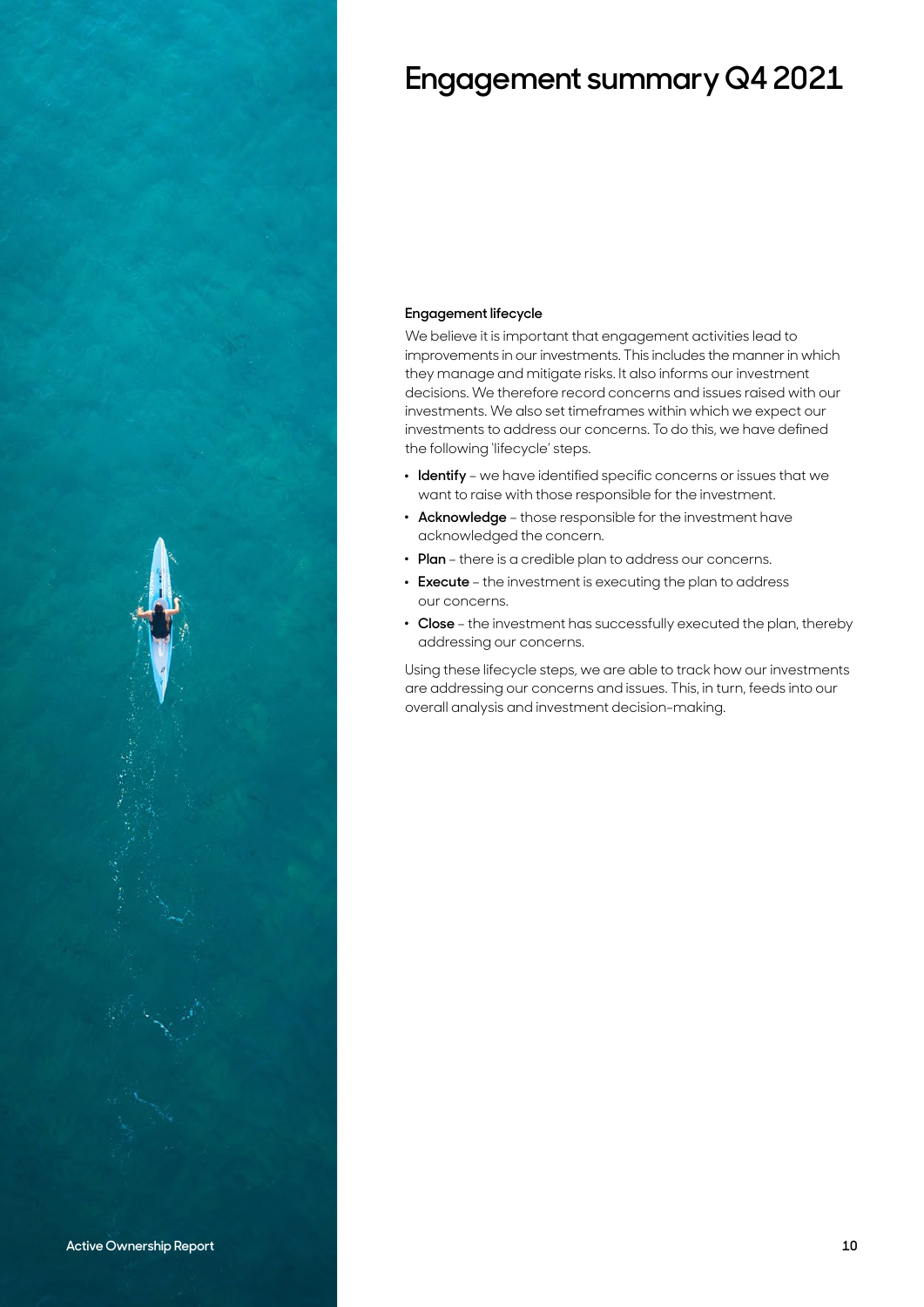# <span id="page-10-0"></span>**Darktrace**

# **Ben Holden**

Stewardship Manager

### **Rebecca Maclean**

Investment Director

Darktrace was founded in Cambridge in 2013 by cyber-defence experts and Invoke Capital. The company specialises in cyber-defence artificial intelligence, and it has over 6,500 customers and 1,700 employees. Invoke Capital is Mike Lynch's investment vehicle and he has been subject to a formal extradition request from the United States since 2019. He is accused of fraudulently inflating the value of Autonomy before its sale to Hewlett Packard.

Despite Darktrace performing well financially, abrdn does not hold shares in its active funds due to concerns about Mike Lynch's involvement, corporate governance, and labour markets – among other factors. But we chose to engage and met with the company twice over the quarter. The engagements centred largely on corporate governance and behaviour relating to the recent news of subpoena requests from the US Department of Justice to seven ex-Autonomy employees – including Darktrace's CEO, Poppy Gustafsson, and four other Darktrace executives – and the end of Darktrace's lock-up period for inside investors selling stakes.

The chairperson, Gordon Hurst, is also the chairperson of Feature Space, an artificial intelligence company that has some similarities to Darktrace. We heard from the company about Mike Lynch's involvement, which is now limited to his positions as a shareholder and on the science and technology committee.

The ruling on his extradition request is expected at the end of the year. The company is comfortable that its associated risks are minimal (the allegations are focused on Autonomy) and that ex-Autonomy personnel are sparse on the financial side after chief financial officer Cathy Graham was hired externally and has built her team around her.

The chairperson is focused on culture and believes it is important to create an environment of openness and transparency. Poppy Gustafsson sets the tone from the top as an open leader with a devolved style of management. In 2020, Darktrace took an external employee survey and earned certification as one of the UK's 'Great Places to Work'. Furthermore, one of the company's key priorities is its people. It has initiatives, such as a coaching programme, a matching initiative, and an employee engagement non-executive director.

We spoke to the company about its board, which includes two shareholder representatives from private equity. This is normal with newly listed companies and it will change as the relevant shareholders sell-down their stakes. At this point, we expect to see the technology experience added and the board diversity enhanced.

Like others in the technology sector, Darktrace is not immune to competition for talent and wage inflation. However, the company believes that being based in Cambridge with access to talent is key to its success. The location helped to increase developer headcount significantly in 2021.

We will continue to engage with Darktrace to understand how its focus on employees is being managed. We will encourage the evolution of its governance, in line with its premium listing as private equity representatives leave the board.



**Key driver** Internal mandate





### **Topic(s)**

Labour management, D&I, human rights and stakeholders, corporate behaviour, corporate governance and disclosure

**Engagement lifecycle status**

Plan

#### **Issue**

Corporate governance

**ESG impact on investment thesis** Investment view unchanged

**"Like others in the technology sector, Darktrace is not immune to the effects of competition for talent and wage inflation."**

Company is chosen for illustrative purposes only to demonstrate our ESG Investmen  $\overline{\rm{o}}$ cess and is not intended to be an indication of performance, investment recommendation or solicitation.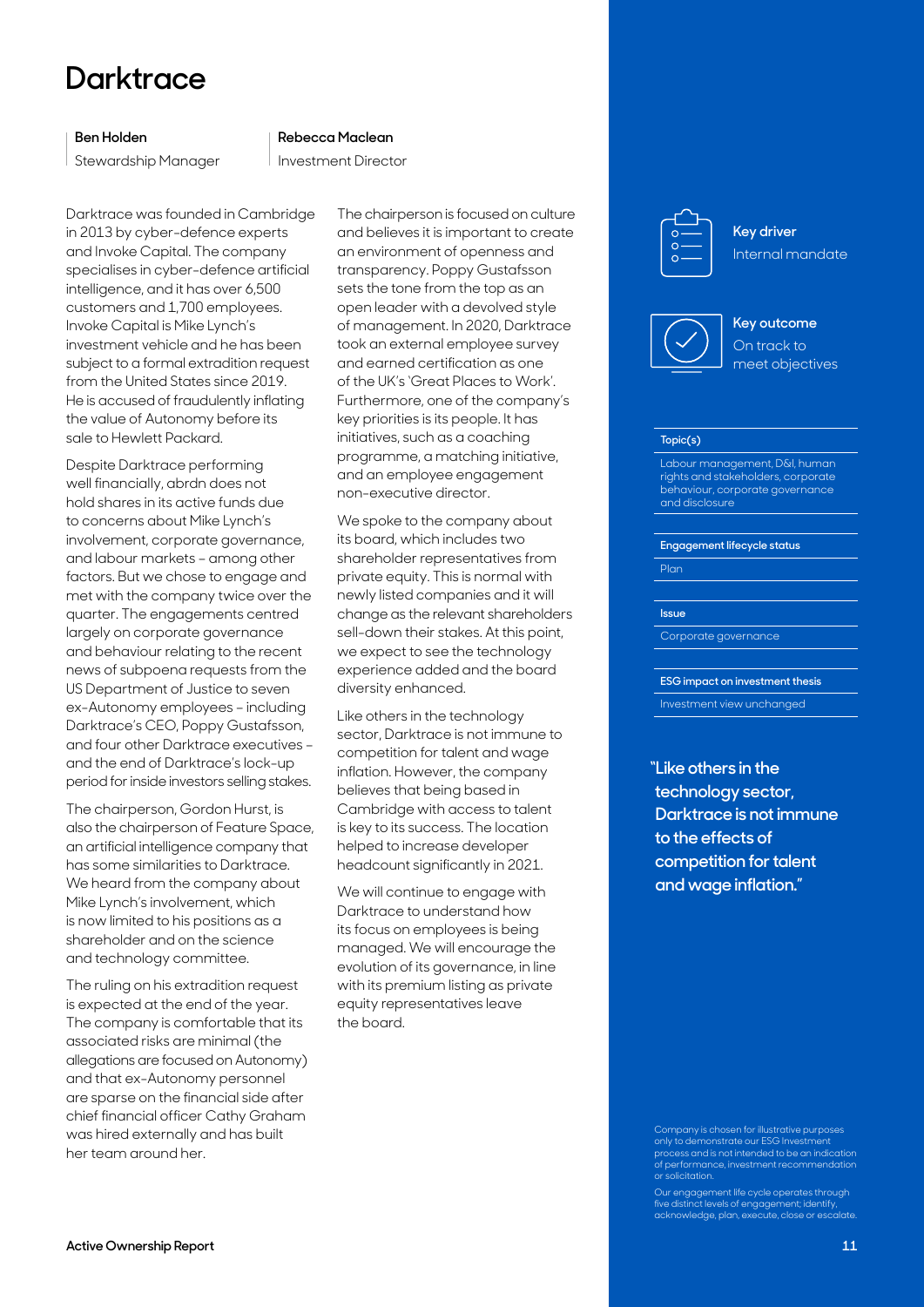# <span id="page-11-0"></span>**Corbion**

## **Tzoulianna Leventi**

Investment Analyst

### **Andrew Paisley**

Head of Smaller Companies

Corbion is a Dutch food and biochemicals company based in Amsterdam. The company uses unique expertise to deliver sustainable bio-based solutions for the preservation of food and food production. It has a unique bio-plastics offering, which benefits from the circular economy trends. Its innovative plastics solution "PEF" is 100% bio-based plastic. The plastic is able to support a variety of uses, such as packaging, food maintenance, while also reducing food waste.

We engaged with Corbion as part of our ongoing process. We discussed a number of topics, such as its practices around chemical disposal, water management, and diversity and supply chain matters.

Corbion is not a typical chemicals company as it has very few toxic emissions and thus it does not have an elaborate disposal scheme. It appears that it hasn't communicated in detail the difference between its own practices and those of other chemical companies that use catalytic chemistry and this has led rating agencies, such as MSCI, to mark Corbion down.

The nature of Corbion's products means it is a water-intensive business. The water is used for cooling but there is no direct pollution of water. The company is working on water recycling and it is also reducing its water consumption. In addition, the company is on track to meet targets for reducing carbon emissions.

Corbion produces large amounts of gypsum, a byproduct of lactic acid, which is a low-value commodity. The company has a competitive advantage, as it is the only company that has a gypsum-free process/ patent that is environmentally friendly.

The company's social and governance disclosure has improved over time. Corbion has published a statement about human rights on its website, which references its code of business conduct and supplier code. The company highlights data platforms and questionnaires that its using to monitor social performance. Corbion is also working on its gender diversity strategy and continues to carry out work to formalise this – including a target to achieve 35% of women in management roles.

Finally, we asked Corbion about its supply chain due diligence. The company suggested that an area worthy of close attention is the supply of sugar, given it's an agricultural commodity. Corbion follows the Bonsucro standards, which is one of the key ways to check sugar suppliers. Bonsucro standards are stringent and Corbion has a target of responsibly sourcing 100% of its cane sugar by 2025.

We believe that the meeting was very satisfactory. We encouraged the company to further enhance its ESG profile by working on its water management targets. We also recommended that Corbion publicly communicates its position with regards to using, handling and disposing chemicals, in order to increase transparency and to avoid poor ratings from rating providers. Overall, this was a positive engagement and we will continue to engage with Corbion to monitor its progress.

**Key driver** Internal mandate





### **Topic(s)**

Highlight L2 topics discussed e.g. water management and chemicals disclosure

#### **Engagement lifecycle status**

Plan – there is a credible plan to address our concerns

#### **Issue**

Environment

#### **ESG impact on investment thesis**

Satisfactory meeting that is representative of the very good ESG quality of the stock. To enhance its profile, it will need to work on water management targets and publicly communicate its position with regards to chemicals

**"Corbion is also working on its gender diversity strategy and it will continue to carry out work to formalise this – including a target to achieve 35% of women in management roles."**

Company is chosen for illustrative purposes only to demonstrate our ESG Investmen process and is not intended to be an indication of performance, investment recommendation or solicitation.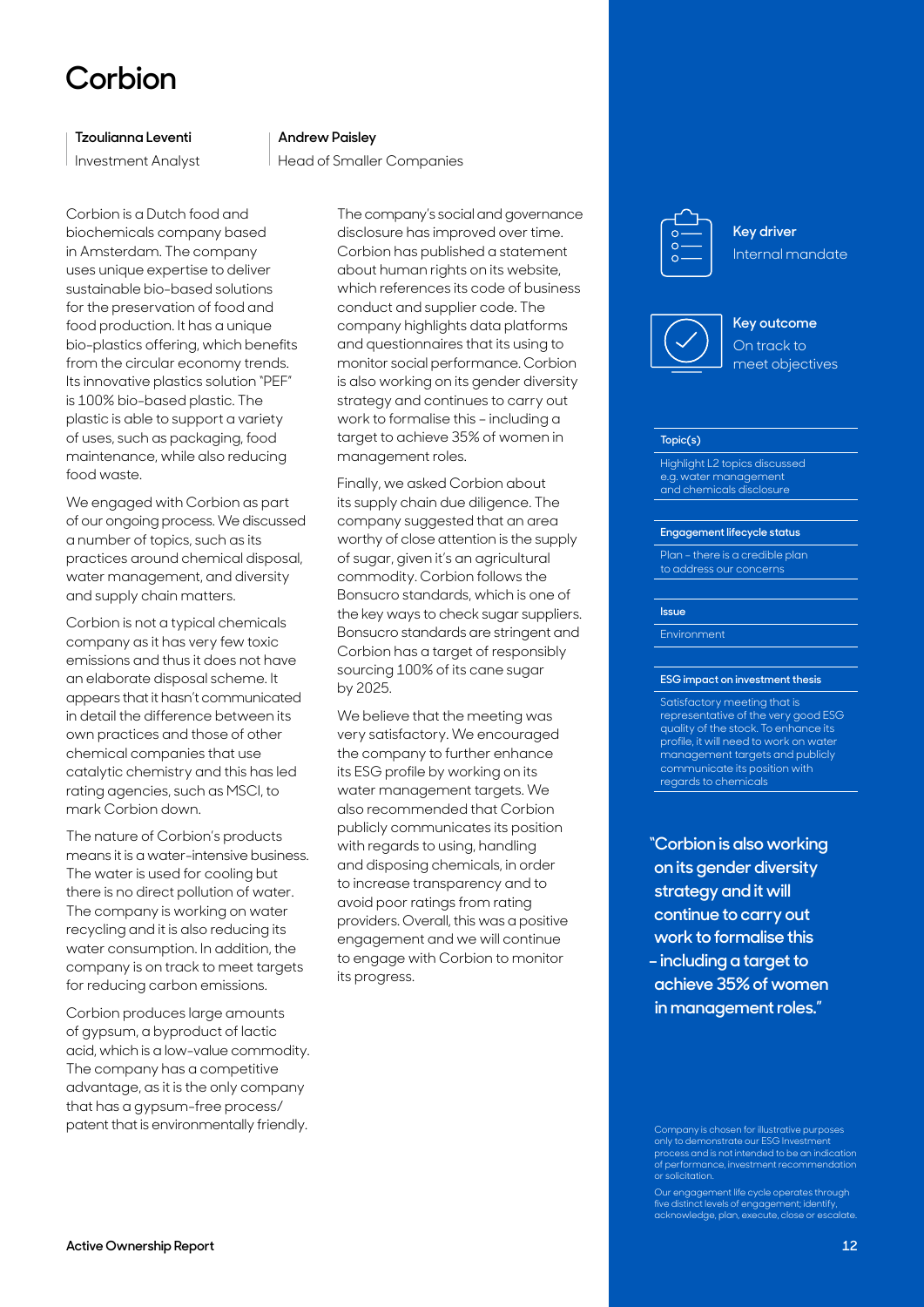# <span id="page-12-0"></span>**Amplifon**

# **Joanna Sulc**

Senior Stewardship Manager

# **Sasha Kachanova**

Investment Analyst

Amplifon retails and fits hearing aids, and supplies services aimed at the resolution of problems related to hearing loss. A global leader in hearing care retail, the company operates in 26 countries.

In recent years, investors have held boards to account on an increasing number of ESG topics. However, one long-standing – often complex and regularly controversial – topic remains that of executive remuneration. Even when remuneration awards are not headline grabbing, we are persistent in our efforts to engage with companies to assess the alignment of pay and performance, to improve reward structures where needed, and to promote increased transparency. We are mindful of varying and developing market practice but we aim to promote best practice.

At the 2021 annual general meeting for Amplifon, abrdn voted against the company's remuneration policy and remuneration report, given concerns about discretionary awards and disclosure. During the quarter, we engaged with the company to provide feedback on where we think improvements should be made to address concerns and to enhance disclosure.

Executive remuneration arrangements at Amplifon consist of fixed and variable remuneration in the form of short and long-term awards. The company's short-term award is determined by annual performance in relation to three financial metrics, with an adjustment to the final outcome based on individual and sustainability targets. The long-term plan is determined by three-year performance against two financial metrics.

At abrdn, it is important that companies provide visibility of performance targets, to allow us to assess their stringency. We have reservations

that the performance targets that apply to Amplifon's incentive awards are not disclosed retrospectively. The company explained its views regarding the sensitivity of targets and the fact that this disclosure is not common practice in Italy. We encouraged more transparency on the nature of the targets and disclosure of the details when they are no longer sensitive.

We discussed the company's approach to exceptional awards, noting that a €2 million special cash award will be granted to the chief executive officer in 2023, subject to continued employment but with no further performance conditions. We expressed our concerns regarding this exceptional award as it was outside standard policy and it was not subject to long-term performance hurdles. We also highlighted our reservations that the short-term incentive award was wholly discretionary in view of the difficulty in calculating a target during the year in the context of the pandemic.

While we recognise that it may be appropriate for remuneration committees to have the power to exercise some discretion, we expect the level of flexibility to be limited. Amplifon's 2021 remuneration policy allows for temporary deviation from the standard policy in exceptional circumstances. We were particularly sensitive to this given the use of discretion in 2020 and therefore encouraged the company to tighten the ability to deviate from policy.

We will review any changes made to the policy and disclosures prior to voting at the 2022 annual general meeting.



**Key driver** Internal mandate



# **Key outcome** On track to meet objectives

#### **Topic(s)**

Corporate governance and disclosure

**Engagement lifecycle status**

Plan

#### **Issue**

Remuneration

#### **ESG impact on investment thesis**

Investment thesis will be enhanced if milestones are met

**"In recent years, investors have held boards to account on an increasing number of environmental, social and governance (ESG) topics. However, one long-standing – often complex and regularly controversial – topic remains that of executive remuneration."**

Company is chosen for illustrative purposes only to demonstrate our ESG Investmen  $\overline{\rm{o}}$ cess and is not intended to be an indication of performance, investment recommendation or solicitation.

Our engagement life cycle operates through five distinct levels of engagement; identify, acknowledge, plan, execute, close or escalate.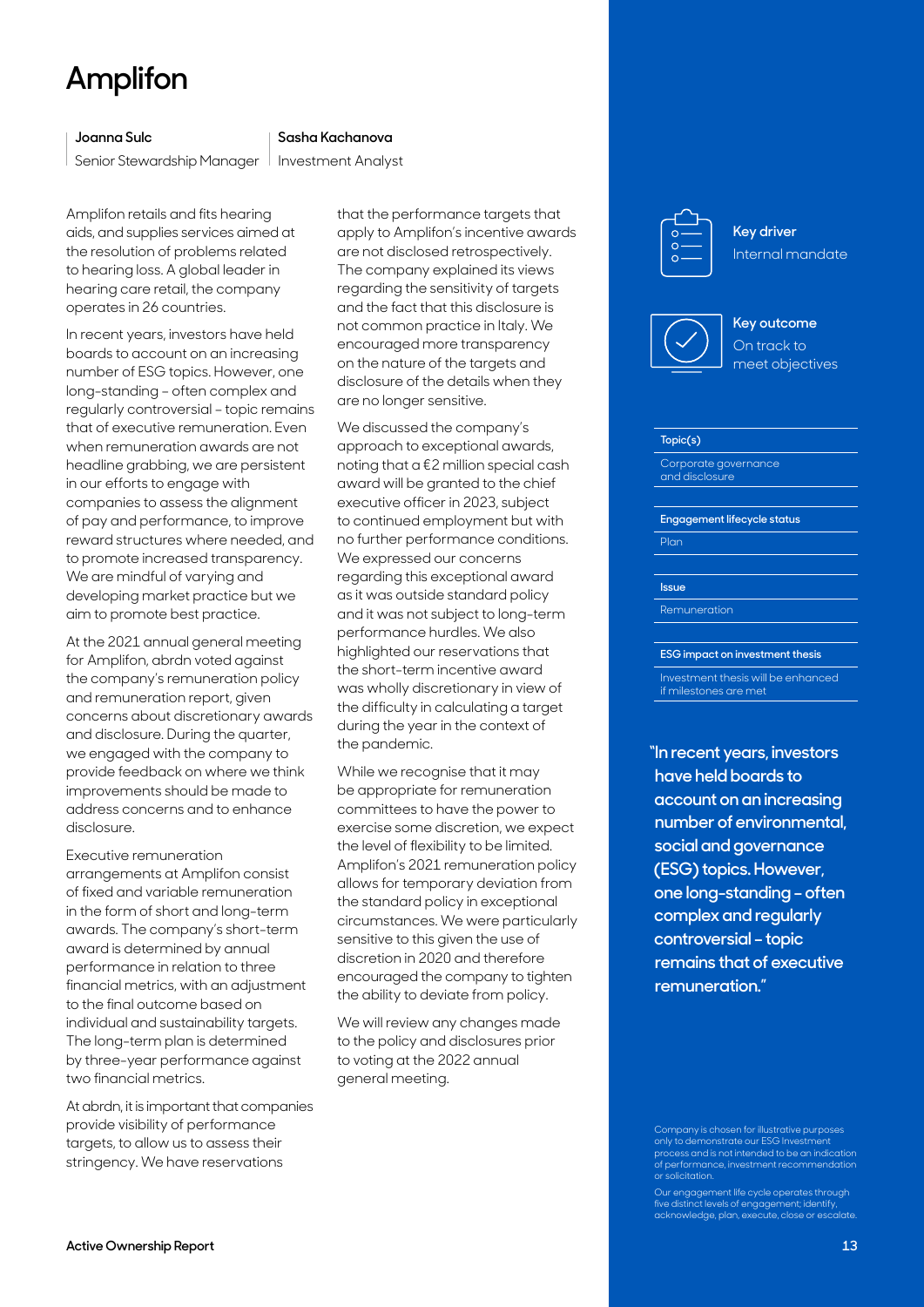# <span id="page-13-0"></span>**Sanofi**

## **Kathleen Dewandeleer**

Stewardship Manager

### **Sanjeet Mangat**

Investment Director

Sanofi is a global healthcare company, with a focus on prescription pharmaceuticals and vaccines.

We contacted Sanofi as part of our annual engagement. Sanofi rates well on our house ESG score, which is reflected in a good governance and operational score. The board is mostly independent, well-diversified (with a high percentage of women) and represents different nationalities. We questioned the tenure of the chairperson and the former chief executive officer, Serge Weinberg. He will not stand for re-election in 2022 as he will have achieved 12 years' tenure, the legal limit allowed by the French governance code. Its committees are all independent. We discussed the over-boarding of some non-executive directors. Gilles Schnepp, chairperson of Danone, is currently on the board of four companies, but will step down at the board of Legrand. Sanofi has an interesting shareholder structure in that L'Oréal, the main shareholder, has 9.3% of the shares but 16.8% of the votes. The extra voting rights have been awarded to long-term owners. We are not supporting this structure as we favour a 'one-vote one-share' principle.

Sanofi aims to be net zero by 2050. It is currently refreshing its methodology and will re-submit to the Science Based Targets initiative (SBTi) next year. Scope 1 and scope 2 relate to the fleet (electric vehicles or hybrids) and renewable sourcing of electricity. Scope 3 is focusing on its 100 biggest suppliers. Sanofi has also teamed up with nine other pharmaceutical companies to look at reducing carbon usage.

Product quality and safety rate as high risk in the ESG house score. Pharmaceutical companies are exposed to product safety risks. In Sanofi's case, there were several controversial cases in the last three years. We discussed some of these cases. One case relates to its epilepsy drug Depakine, which allegedly caused birth defects. Sanofi has asked for labelling changes as it can't change the labels itself. Another controversy relates to a vaccination programme in the Philippines, where fatalities allegedly occurred because of 'reckless imprudence'. Until a settlement is reached, the score will not improve.

Supply chain management and the sourcing of materials also carry a high-risk score. Sanofi explained that the Duty of Vigilance law (2017) applies to all French companies. Sanofi uses a risk-based approach for its own operations and supply chain. The supply chain risk is broken down into 250 categories. Audits are undertaken by its own teams and third parties. Sanofi's own teams focus on ingredients, contract manufacturing and warehousing. Along with other pharmaceutical companies, Sanofi shares its key assessments in order to create a greater industry response.

Sanofi established Global Health, a non-profit organisation that offers access to 30 essential medicines in 40 of the world's poorest countries. It operates at small regional margins. Profits are re-invested to finance access-to-health programmes. We are comfortable with the current house ESG score.

**Key driver** Client mandate





# **Topic(s)**

Human Rights and Stakeholders

#### **Engagement lifecycle status**

Close

#### **Issue**

Product quality and supply chain management

#### **ESG impact on investment thesis**

Investment thesis will be enhanced if outstanding controversies settled

**"Sanofi is a global healthcare company, with a focus on prescription pharmaceuticals and vaccines."**

Company is chosen for illustrative purposes only to demonstrate our ESG Investmen  $\overline{\rm{o}}$ cess and is not intended to be an indication of performance, investment recommendation or solicitation.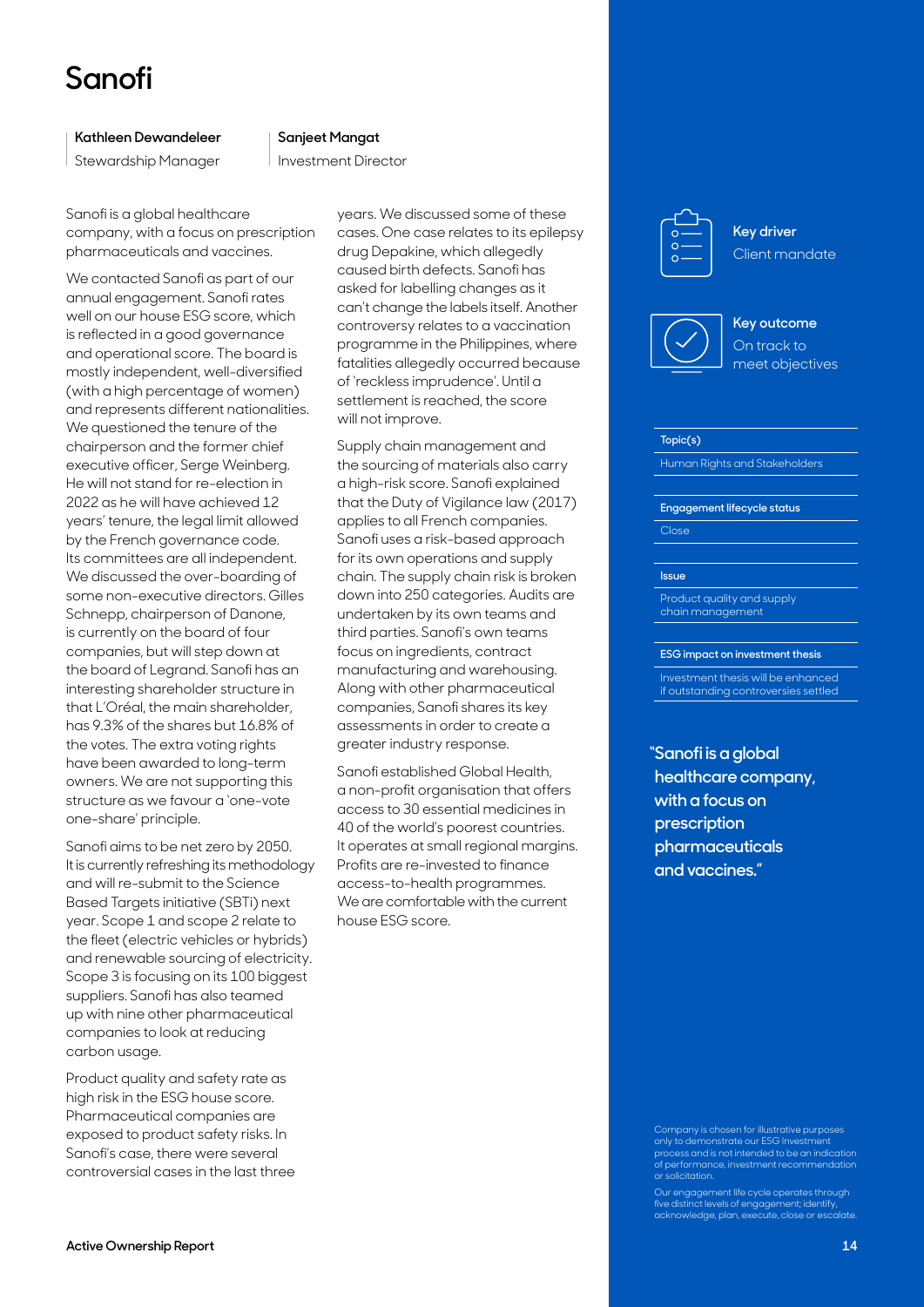# <span id="page-14-0"></span>**The Procter & Gamble Co**

## **Fionna Ross**

Senior ESG Analyst, North America Equities

### **Fran Radano**

Investment Director, North America Equities

Procter & Gamble (PG) manufactures and markets consumer products globally. It makes products across fabric and home care, beauty, healthcare, grooming and baby, and feminine and family care.

PG faces significant risks associated with its palm oil supply chain. The harvesting of palm oil, if not managed responsibly, has long been associated with numerous high-profile environmental and social issues. In 2020, the United States Customs and Border Protection (CBP) issued an order against Malaysian palm oil producer FGV Holdings Berhard (FGV), a joint-venture partner of PG, to block shipments of palm oil into US supply chains. This followed alleged instances of forced labour occurring at the group. Rather than end its relationship with FGV, PG took the steps to continue to invest in the supplier's longer-term human rights remediation efforts, in tandem with the Fair Labor Association (FLA).

We have been engaging with PG over the past year to monitor progress being made with FGV. This allows us to understand how it is managing these ongoing concerns and to ensure that PG is upholding its human rights obligations.

Our most recent engagement during the quarter built on previous conversations. We were pleased with the efforts and progress that PG continues to make. It is improving human rights standards along its palm oil supply chain, while recognising additional challenges faced during the pandemic. We learned about PG's efforts to eliminate deforestation and forest degradation within its palm oil and pulp supply chain. We also learned more about practices in place to ensure the sustainable harvesting of forests. This includes greater monitoring of environmental compliance of its palm oil supply

chain through work with Earthqualizer, which deploys satellite technology to track and investigate potential deforestation.

We expect PG to continue to face risks around its palm oil supply chain. We also appreciate that its relationship with FGV Holdings Berhard (FGV) may continue to draw negative attention. However, we understand the risks faced by the company in continuing its relationship as opposed to walking away. We support its commitment to address industry-wide issues in the palm oil industry. Further, our engagements in recent months with PG have given us confidence that the company is being proactive in its approach to addressing and managing risks along its palm oil and timber supply chains, which contributed to our decision to upgrade the company.



**Key driver** Internal mandate



# **Key outcome** On track to meet objectives

# **Topic(s)**

Human rights

**Engagement lifecycle status**

Close

**Issue**

Supply chain management

**ESG impact on investment thesis** Enhances

**"We expect Procter & Gamble (PG) to continue to face risks about its palm oil supply chain. We also appreciate that its relationship with FGV Holdings Berhard (FGV) may continue to draw negative attention. However, we understand the risks faced by the company in continuing its relationship as opposed to walking away. We support its commitment to address industry-wide issues in the palm oil industry."**

Company is chosen for illustrative purposes only to demonstrate our ESG Investmen  $\overline{\rm{o}}$ cess and is not intended to be an indication of performance, investment recommendation or solicitation.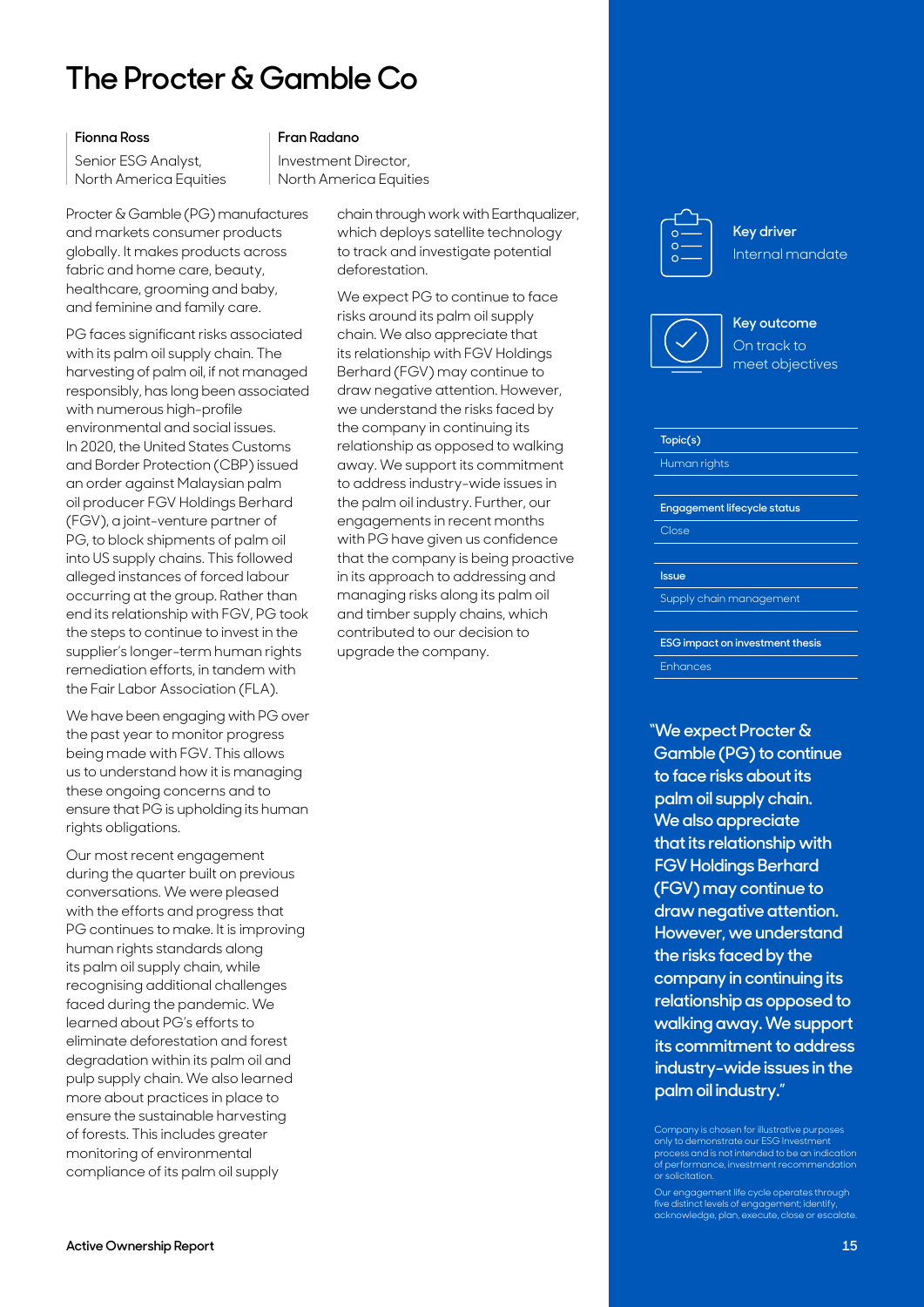# <span id="page-15-0"></span>**Sasol,**

# **Kate McGrath**

ESG Analyst Fixed Income

### **Kathy Collins**

Investment Director

Sasol is a South African company that produces oil and chemical products. The company also operates coal mines in South Africa and uses the coal as feedstock for its synthetic fuels and chemicals plants.

In September 2021, Sasol held a capital markets day. It was almost entirely devoted to climate change risk and they also announced more ambitious targets. The key short-term target is a 30% reduction (from a 2017 base) in scope 1 and 2 emissions in global operations by 2030. Longer term, the company is committed to being net zero by 2050. To achieve this, Sasol will ramp up its renewables capacity to 1,200 megawatts at its main plant, Secunda, by 2027. It will become the largest buyer of renewable power in South Africa.

We were concerned that Sasol had not stated a coal phase-out date. Therefore, we met with the company to better understand how it plans to achieve these ambitious goals, with coal still in its energy mix.

However, it is pertinent not to take a Eurocentric view with regard to coal usage in this emerging market. Sasol explained that it would be irresponsible for the group to simply sell-off coal assets, because a new owner may operate the coal mines less responsibly. Moreover, Sasol employs a vast number of staff and coal mining sustains around 4,000 jobs, so decommissioning is not an option in a 'just transition' context. In order to retain jobs, the company aims to responsibly run its coal mines until the end of their life, while gradually upskilling employees for the green hydrogen opportunity.

The Covid-19 pandemic has exacerbated South Africa's health, social and economic challenges. For example, as we spoke to the company, team members were suffering power outages. Sasol has the ambition and drive to

decarbonise, but it is situated in a country with a plethora of challenges that inhibit the transition to a lowcarbon economy. In particular, South Africa lacks the infrastructure and the financing required to subsidise low-carbon initiatives.

Sasol spoke at length about how important the 'just transition' is, and its aim of protecting and fostering employment opportunities. With this in mind, we discussed coal phase-out timelines. Sasol mines coal for both exporting (from high-quality mines) and for internal use (from lowerquality mines). The high-quality mines are anticipated to naturally decline by 2030, but the company is likely to continue to use coal at the Secunda plant internally until 2050. We suggested that Sasol sets a coal phase-out date for the burning of coal internally, but gained comfort that the company is not seeking to purchase coal externally or to open new mines.

The company believes that South Africa holds significant promise for renewables and low-cost green hydrogen production for internal and export opportunities. Sasol is heavily involved in multi-stakeholder partnerships to realise this aspiration.

This meeting enhanced our view of Sasol. Originally, we set up the meeting as we were encouraged by Sasol's targets, but somewhat disappointed that it still mines and burns coal with no phase-out date. But South Africa's slow trajectory to a low-carbon economy must be viewed in an emerging market context. A lack of infrastructure and investment is compounded by wider socio-economic concerns, including ongoing power shortages and health issues. Therefore, via engagement, we were assured that Sasol has a credible and responsible decarbonisation plan that fully considers the 'just transition' in the South African context.



**Key driver** Internal meeting



# **Key outcome** On track to meet objectives

### **Topic(s)**

Climate change and human rights

#### **Engagement lifecycle status**

Acknowledge – those responsible for the investment have acknowledged the concern

## **Issue**

Climate change, human rights and community relations

#### **ESG impact on investment thesis**

Investment recommendation remains the same. Decarbonisation is not occurring fast enough to upgrade the investment recommendation

**"We were concerned that Sasol had not stated a coal phase-out date. Therefore, we met with the company to better understand how it plans to achieve these ambitious goals, with coal still in its energy mix."**

Company is chosen for illustrative purposes only to demonstrate our ESG Investmen  $\overline{\rm{o}}$ cess and is not intended to be an indication of performance, investment recommendation or solicitation.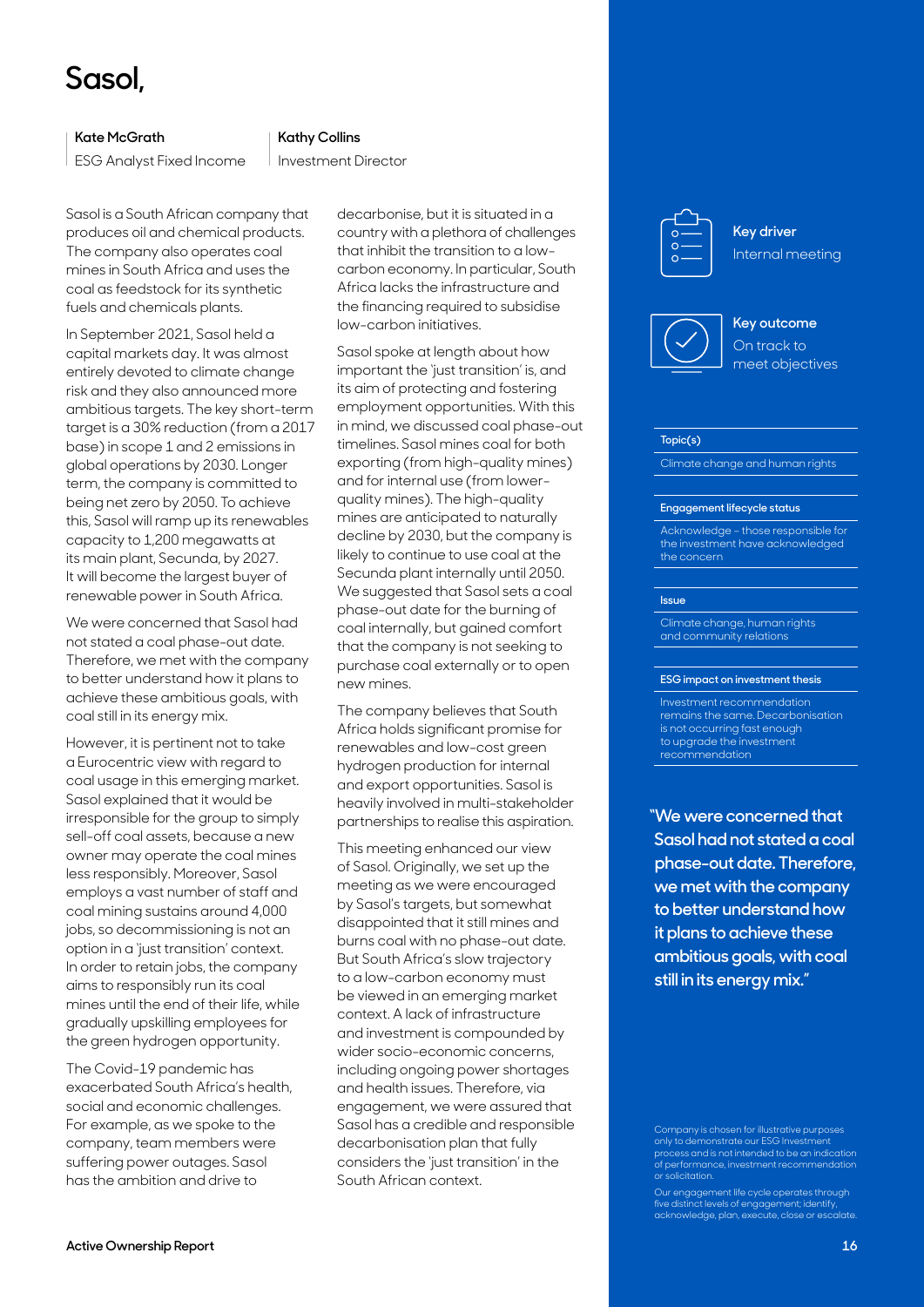# <span id="page-16-0"></span>**ACME Solar**

# **Nicole Lim**

ESG Investment Analyst

## **Tai Li-Yian**

Investment Manager

Through its subsidiaries, ACME Solar Holdings provides green energy and energy-management solutions in India. The company currently has 2.9 gigawatts (GW) of renewables operating capacity, with a further 2GW underway. It is positioning itself to capture the opportunities in India's energy transition. The company is also looking to tap opportunities in the growing green hydrogen space. Given our participation in ACME's recent green bond issuance, we initiated our first ESG-focused engagement with the company to understand how ESG is managed. More specifically, we wanted to gain insight into how the company is managing supply chain risks.

We raised the issue of supply chain management with ACME Solar, with a focus on ensuring traceability, transparency and integration of ESG considerations. We found that the company has actively responded to the increasing risks of forced labour allegations in the solar supply chain. It has engaged with suppliers via a comprehensive questionnaire that assesses risks up to raw material sourcing (i.e. polysilicon). It is also working with third-party advisors and it is considering a wider due diligence process. The most recent audits by third-party inspections found no evidence of forced labour at the module manufacturing stage. The company advised that there is no direct exposure to controversial suppliers. It is looking to significantly expand domestic panel manufacturing capabilities, in light of the introduction of a 40% import duty on photo-voltaic (PV) modules in April 2022. From our engagement with ACME and a wider review of the renewables sector, we view ACME's management of supply chain risks as adequate.

Beyond that, we see that ACME is taking steps to improve overall ESG management and performance. While it is currently early on its ESG journey, the company has key policies in place (such as ABC (anti bribery

and corruption), anti-harassment and discrimination, and whistleblowing) and it is currently working on publishing its first sustainability report. We look forward to improved disclosure and we encouraged ACME to align to international frameworks (such as the Global Reporting Initiative and Task Force on Climate-Related Disclosures. We view increasing disclosure as positive, particularly as bondholders, as it will allow the company to effectively communicate the impact from green issuances.

The renewables sector in India also faces issues pertaining to land rights and biodiversity. For example, the sector currently awaits ruling by the Indian Supreme Court regarding the grounding of transmission lines in the habitat of endangered birds, such as the Great Indian bustard. ACME has clear internal positions and it has taken the necessary steps to mitigate the impact on biodiversity and also its operations. The company advised that none of the assets is located in 'priority areas' and bird diverters will be installed as a mitigation measure.

On land rights, ACME has policies that are in line with peers and sector expectations. Assessments are conducted at a site level to evaluate environmental and social implications. The land leased and acquired is typically barren land, where original landowners and the surrounding community are employed where possible.

Given ACME is a private entity, it is not currently rated by external ESG rating agencies and hence our engagement has provided valuable insight. As a result, we are able to establish an internal house view and rating of ACME Solar, and we have integrated this into our investment process. We will remain proactive in engaging, as we see opportunities for us to assist the company as it progresses along its ESG journey.

**Key driver** Internal mandate





### **Topic(s)**

**Human rights and stakeholders** Execute

**Environment Corporate Governance** Plan

#### **Issue**

Supply chain management, human rights and community relations Ecological impacts Disclosure

### **ESG impact on investment thesis**

Improves investment view

**"Given ACME is a private entity, it is not currently rated by external ESG rating agencies and hence our engagement has provided valuable insight. As a result, we are able to establish an internal house view and rating of ACME Solar, and we have integrated this into our investment process. "**

Company is chosen for illustrative purposes only to demonstrate our ESG Investmen process and is not intended to be an indication of performance, investment recommendation or solicitation.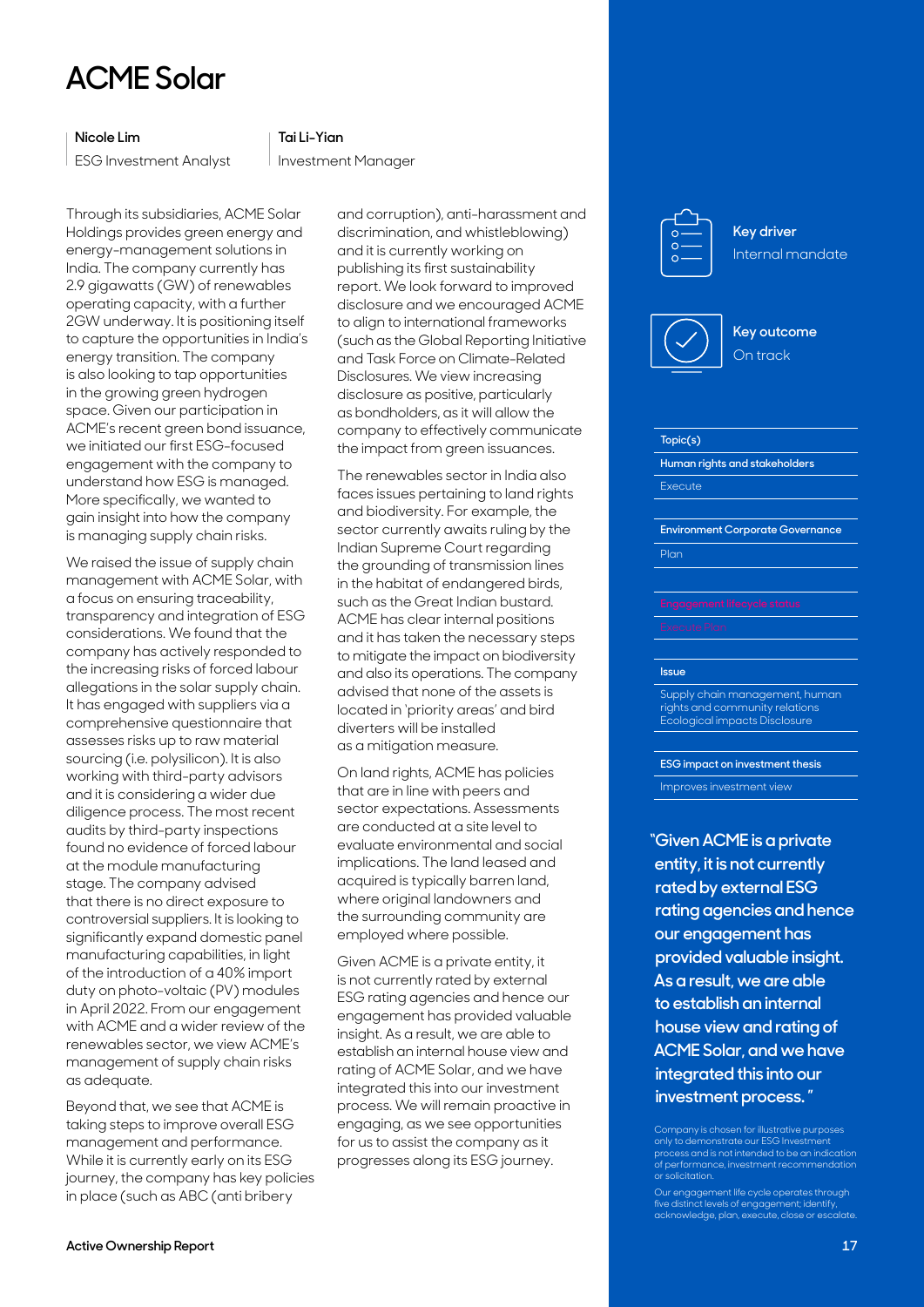# <span id="page-17-0"></span>**Yunnan Energy New Material Co. Ltd** (恩捷股份)

### **Fraser Harle**

Investment Analyst

# **Karl Li**

Investment Analyst

**Mubashira Bukhari Khwaja** 

Investment Director

Yunnan Energy New Material (Yunnan) operates as the largest battery separator globally, in terms of capacity and sales volume. The company retains around 30% market share in the global market and around 60% domestic market share within China for the wet-process separator market. A separator is one of the four main components of a battery. It is the permeable surface that sits between the anode and cathode within a battery to prevent a short circuit, while allowing lithium ions to pass through and charge or discharge energy stored.

From our initial investment in 2020, we have seen a steady improvement from Yunnan regarding its management of ESG factors – both operationally and with respect to disclosure. This has included its initial inaugural disclosure of a sustainability report. Our view is that while current practices are robust, demonstrating that Yunnan has made strides versus history, there are clear areas where progress can be made. Further action will help to dampen risk, alongside enhancing an attractive investment case with positive environmental outcomes as a member of the climate transition value chain.

Management is seeking to bolster capacity by three billion square metres annually, with an end goal to reach 16 billion square metres of total capacity and a global market share of 50% by financial year 2025. Towards the fourth quarter, we wrote to the board of directors. We underlined what we believe are prudent milestones to ensure that this expansion is undertaken in a responsible manner, and the next steps to enhance ESG-related disclosures.

Our first milestone related to obtaining International Organisation for Standardisation (ISO)certification (ISO14001 & ISO5001) across the full suite of underlying business units. As per the latest disclosure, the company has gained these certifications across certain aspects of the operations, but not the full suite. At abrdn, we use these certifications as a seal of approval for the quality of risk controls. We believe that allencompassing certification would be viewed positively by the market and may help to cement leadership against peers.

Yunnan presently sets internal carbon emissions, energy consumption, waste intensity, and health and safety incidents at a factory level. However, these targets are not publicly disclosed. Our second milestone relates to the aggregation of these targets to a corporate level, and the public disclosure of these to the wider market.

In our view, the publication of multiyear targets would demonstrate the importance Yunnan ascribes to progress against ESG factors. The nature of the business, and its role within facilitating the energy transition, means that progress would further demonstrate a culture of continuous improvement towards greater positive societal impact.

We have received positive feedback from the secretary to the board of directors about our targeted milestones. We will continue to build on our dialogue at our subsequent engagement with Yunnan. And we will seek further details about the actions and timeline with which Yunnan will meet our milestones.



**Key driver** Internal mandate



# **Key outcome** On track to meet objectives

#### **Topic(s)**

Environment and labour management

#### **Engagement lifecycle status**

**Execute** 

#### **Issue**

Ecological impacts; labour practices; Employee health and safety

#### **ESG impact on investment thesis**

Enhances – clear desire to accelerate breadth of ESG progress to date

**"Our view is that while current practices are robust, demonstrating that Yunnan has made strides versus history, there are clear areas where progress can be made."** 

Company is chosen for illustrative purposes only to demonstrate our ESG Investmen  $\overline{\rm{o}}$ cess and is not intended to be an indication of performance, investment recommendation or solicitation.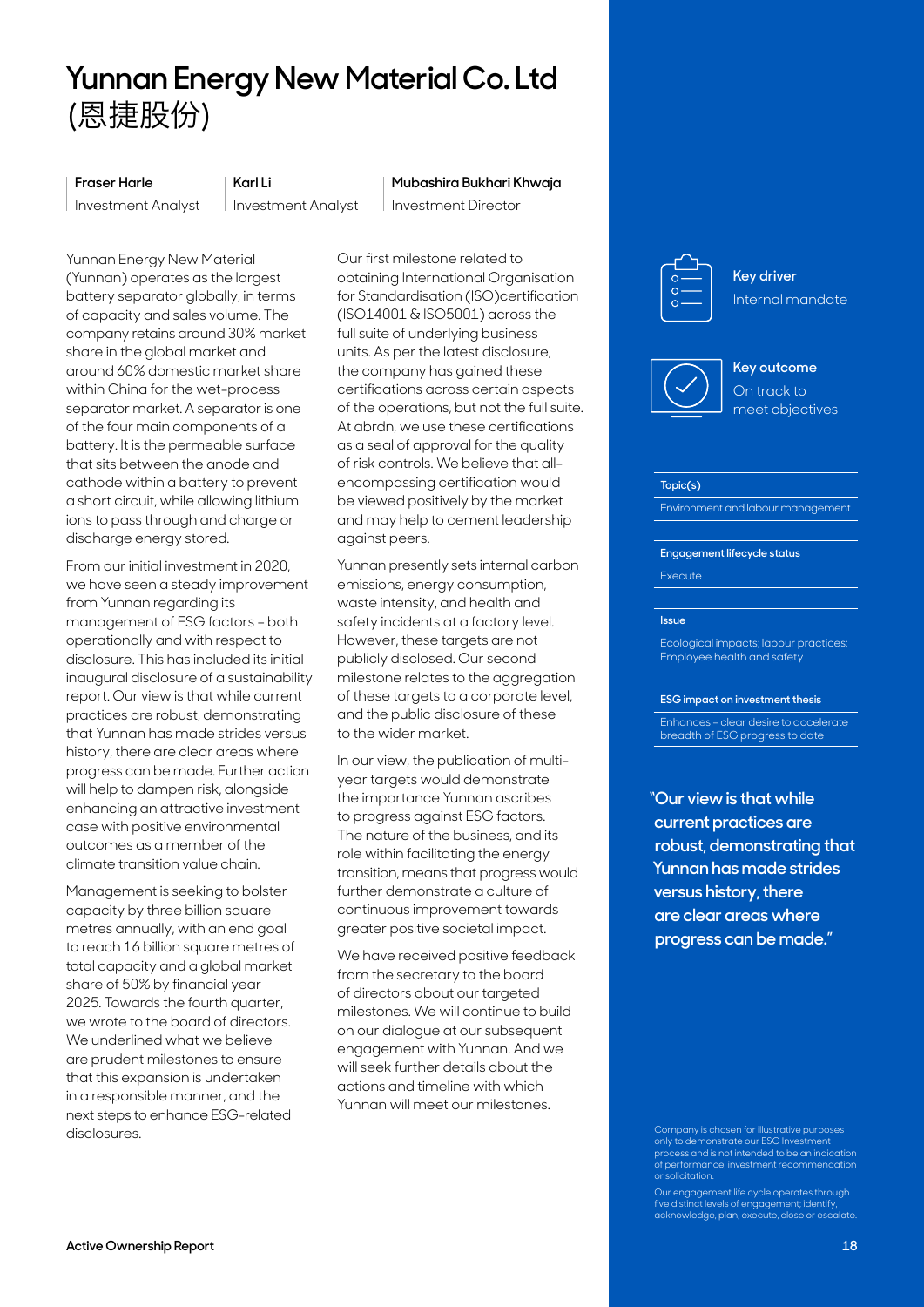### <span id="page-18-0"></span>**David Smith**

Senior Investment Director

AIA is a leading pan-Asian life and health insurer. Headquartered in Hong Kong, the company traces its roots back to 1919 and currently enjoys a strong position in a number of high-growth Asian markets. We've invested in the company since its listing in 2010.

We spoke with the company about climate change and net zero, given the role that the insurance industry can play in managing climate-change risk and the way in which the insurance industry can be affected by climate change. While these issues have been part of our ongoing dialogue with the company over the course of our investment, we wanted to focus on issues around climate change and its implications for the insurance business. We also looked at the way the group thinks about climate change from an investment perspective.

In the context of the group's insurance operations, we discussed the ways that the group is thinking about the climate change impact on life expectancy and mortality risk. While the group believes it is relatively less exposed on this front, it agrees that literature is nascent. It typically focuses on the direct effects of temperature change rather than associated issues, such as a potential increase in the prevalence of vector-borne illnesses, including malaria. Given the role of climate and temperature change on the distribution and prevalence of mosquitoes, for example, this is a key issue for Asia's population – and for the companies that insure that population. It's clear that the group is thinking in a sophisticated way about this, which we found reassuring.

In the context of the group's investment operations, we discussed the ways in which it incorporates physical risk analysis into the investment process. The group has engaged with portfolio companies on the issue and it has asked them to report on where exposures might be, either in terms

#### **Joanne Cheng**

Investment Manager

of assets or operations. Again, research and data are incomplete in this area and scenario analysis can help. They are also looking closely at transition risks, how they can conduct meaningful scenario analyses, and how they can increase engagement with portfolio companies.

We also discussed the group's thinking on net zero. We were reassured that the group is thinking about this is a positive way. At the time of our conversation, the group had already committed to divest from coal by 2021 and 2028 (for equities and fixed income, respectively), and it was studying the portfolio effects of a net zero pledge. AIA wanted to ensure there was integrity behind any pledge made, and that its plans were credible and realistic. When we spoke, the group was considering 2050 targets, across both insurance operations and the investment portfolio. We encouraged them to continue this work and to commit to a net zero target. We discussed the challenges around modelling for net zero, the availability of data, and constraints placed on the firm by national electricity grids in the region.

The call was very encouraging and we came away with the view that the group is thinking very carefully about the issues we discussed. This reinforced our view of AIA as an industry leader in ESG in Asia. Following our call, AIA announced the following measures: it had completed the divestment of directly managed listed equity and fixed income exposure to coal mining and coalfired power businesses – well ahead of schedule; it was committed to achieving net zero greenhouse gas emissions by 2050; and that it was committed to the Science Based Targets initiative (SBTi). Our conversations on these issues will continue, but these are very positive developments.

**Key driver** Internal driver





## **Topic(s)**

Climate change

**Engagement lifecycle status**

Implement

**Issue**

Climate change and net zero

**ESG impact on investment thesis**

Enhances

**"We engaged with AIA, the pan-Asian life and health insurer, on climate change and net zero."**

Company is chosen for illustrative purposes only to demonstrate our ESG Investmen  $\overline{\rm{o}}$ cess and is not intended to be an indication of performance, investment recommendation or solicitation.